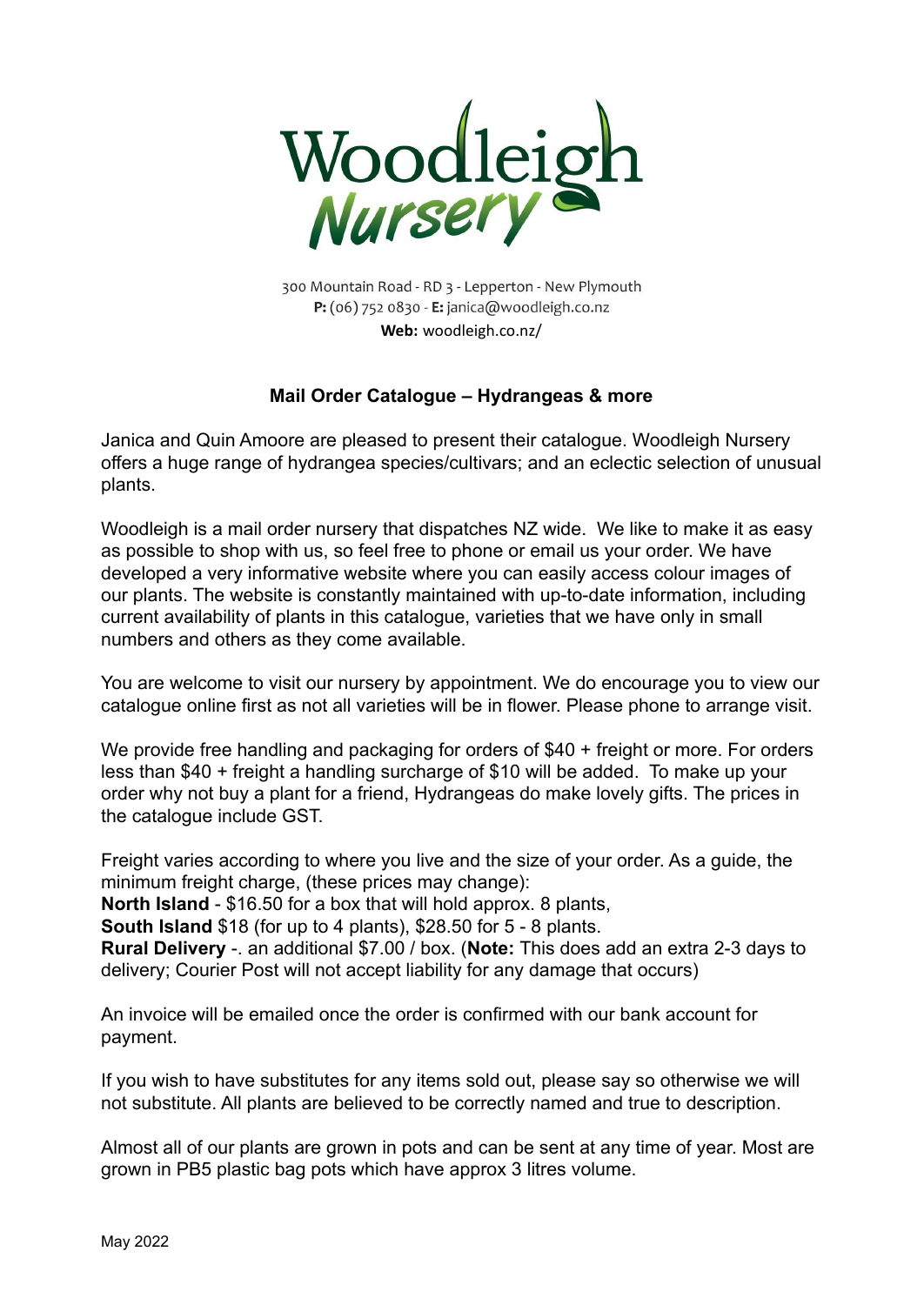# **H. macrophylla**

|                                                       |                                                                                                                                                                                                                                                                                                                                                                                                 | \$ |
|-------------------------------------------------------|-------------------------------------------------------------------------------------------------------------------------------------------------------------------------------------------------------------------------------------------------------------------------------------------------------------------------------------------------------------------------------------------------|----|
| <b>Adria</b>                                          | A great dwarf mophead with stunning sea blue flowers. 1.3m                                                                                                                                                                                                                                                                                                                                      | 16 |
| <b>Agnes Pavelli</b>                                  | Tall mophead Hydrangea with large heads of pure white flowers. Fine foil for<br>woodland shrubs.2m                                                                                                                                                                                                                                                                                              | 16 |
| <b>Alpenglow</b>                                      | Rich glowing red mophead flowers. 1.5m                                                                                                                                                                                                                                                                                                                                                          | 16 |
| <b>Altona   AVAILABLE LATE</b><br><b>SPRING</b>       | A superb blue mophead in acid soils. Good coastal plant and dried cut<br>flower.1.5m                                                                                                                                                                                                                                                                                                            | 16 |
| <b>Amethyst</b>                                       | A compact plant with rounded ruffled blooms either pale violet-blue or soft<br>pink depending on the acidity of the soil. A perfect plant for small gardens<br>or under windows. Frost tender. 1m                                                                                                                                                                                               | 16 |
| Arthur Billard **                                     | Lovely rich glowing red mophead. How this has been ignored for decades is<br>a mystery. 1.2m                                                                                                                                                                                                                                                                                                    | 16 |
| Ayesha                                                | Large heads of pale pink or light blue flowers. The petals are thick and<br>fleshy, quite different from any other Hydrangea. Wind hardy. 2m.                                                                                                                                                                                                                                                   | 16 |
| <b>Beaute Vendomoise  </b><br><b>AVAILABLE SPRING</b> | Huge dinner plate size floating lacecaps flowers in the palest butterfly blue.<br>A charmer. This is an old variety from the early 1900's. Don't be put off by<br>the name.                                                                                                                                                                                                                     | 16 |
| <b>Birgit Blue</b>                                    | A compact, bushy hydrangea, with abundant pink or blue flowers. The<br>flowers open pale and deepen with age. 1m                                                                                                                                                                                                                                                                                | 16 |
| <b>Bloody Marvellous</b><br>(Merveille Sanguine)      | UNIQUE plant with red leaves and superb red wine mophead flowers. In<br>Europe this is called Merveille Sanguine which translates as Marvellous<br>Blood. 1.5m                                                                                                                                                                                                                                  | 16 |
| <b>Blue Diamond</b>                                   | Lovely cool blue mophead flowers on a compact plant. Grows well in shade.<br>1.2 <sub>m</sub>                                                                                                                                                                                                                                                                                                   | 16 |
| <b>Blue Earth</b>                                     | A bi-coloured mophead from the 'Star' series (Saturn and Mars). Flowers<br>either blue or red and white, compact bush. 1.2m                                                                                                                                                                                                                                                                     | 16 |
| <b>Blue Meisse</b>                                    | Super-duper vibrant blue lacecap. Plant them on a slope so you can look<br>down on them 1.6m                                                                                                                                                                                                                                                                                                    | 16 |
| <b>Bridal Bouquet</b>                                 | Appropriate name for this beautiful white mophead. Grow in shade and you'll<br>have the added joy of green antique flowers in autumn time. 1.3m                                                                                                                                                                                                                                                 | 16 |
| <b>Colonel Durham**</b>                               | Smokey blue mopheads in acid soils or salmon pink in alkaline soils. Looks<br>fabulous in a shady spot under trees. Very free flowering and popular for cut<br>flower. Lovely autumn tones - flowers antique red-wine tones.1.5m                                                                                                                                                                | 16 |
| Coral   AVAILABLE<br><b>SPRING</b>                    | A stunning multi-coloured variety. The flowers open predominantly pink or<br>blue and as the season progresses the colour pallete changes to<br>combinations of pink, purple, blue and green. A tidy compact plant. 1.2m                                                                                                                                                                        | 16 |
| <b>Domotoi</b>                                        | A delightful mophead with double frilled flowers, either pale blue or soft pink.<br>1 <sub>m</sub>                                                                                                                                                                                                                                                                                              | 16 |
| Elbe**                                                | Elbe has large pale blue mophead flowers in acid soils or pale pink if<br>planted in a pot or in lime soil. Great smaller growing variety. 1.2m                                                                                                                                                                                                                                                 | 16 |
| <b>Emerald</b>                                        | A smaller growing white hydrangea. Flowers open creamy white, before<br>turning a lovely emerald green. Does require protection from midday<br>summer sun to preserve the flowers. 1m                                                                                                                                                                                                           | 16 |
| <b>Emotion (YouMe)   SOLD</b><br><b>OUT</b>           | Large flower heads of double, star shaped florets in a lace-cap form. Soft to<br>mid pink or blue if planted in soil. Compact plant. 1.2m                                                                                                                                                                                                                                                       | 16 |
| <b>Eternity (YouMe)</b>                               | A delightful double pink with a cream centre or blue mophead depending on<br>soil type. Large double lacecap flowers, last very well. Plant this one in a pot<br>to keep the gorgeous pink flowers. 1.3m                                                                                                                                                                                        | 16 |
| Forever (YouMe)                                       | One of the 'You Me' series. Lovely double lacecap flowers in colours of<br>either delicate pale pink or blue (depending on soil). Grows well in a pot.<br>1.3m.                                                                                                                                                                                                                                 | 16 |
| <b>Frau Yoshimi</b>                                   | Lady Yoshimi is an eye-catching bi-coloured mophead; purple or red<br>depending on soil, with a white frilled edge. Tidy compact plant. 1.2m                                                                                                                                                                                                                                                    | 16 |
| Frillibet   AVAILABLE 2023                            | As the name suggests the flower heads on this plant are frilly. The soft<br>powder blue or pale pink sepals have frilly edges and are absolutely<br>gorgeous. The sepals are cream as they open gradually changing to their<br>true colour, giving a two toned effect. Does require partial shade to prevent<br>flowers burning. Can take a few years to establish as it is not a strong plant. | 16 |
| Fireworks (Hanabi)                                    | A lovely white double lacecap, both sterile and true flowers are double<br>giving a frilly lace effect. Performs better in shade. A big tall wind hardy<br>shrub, salt tolerant. 2m (Note we have previously listed this as Fuji                                                                                                                                                                | 16 |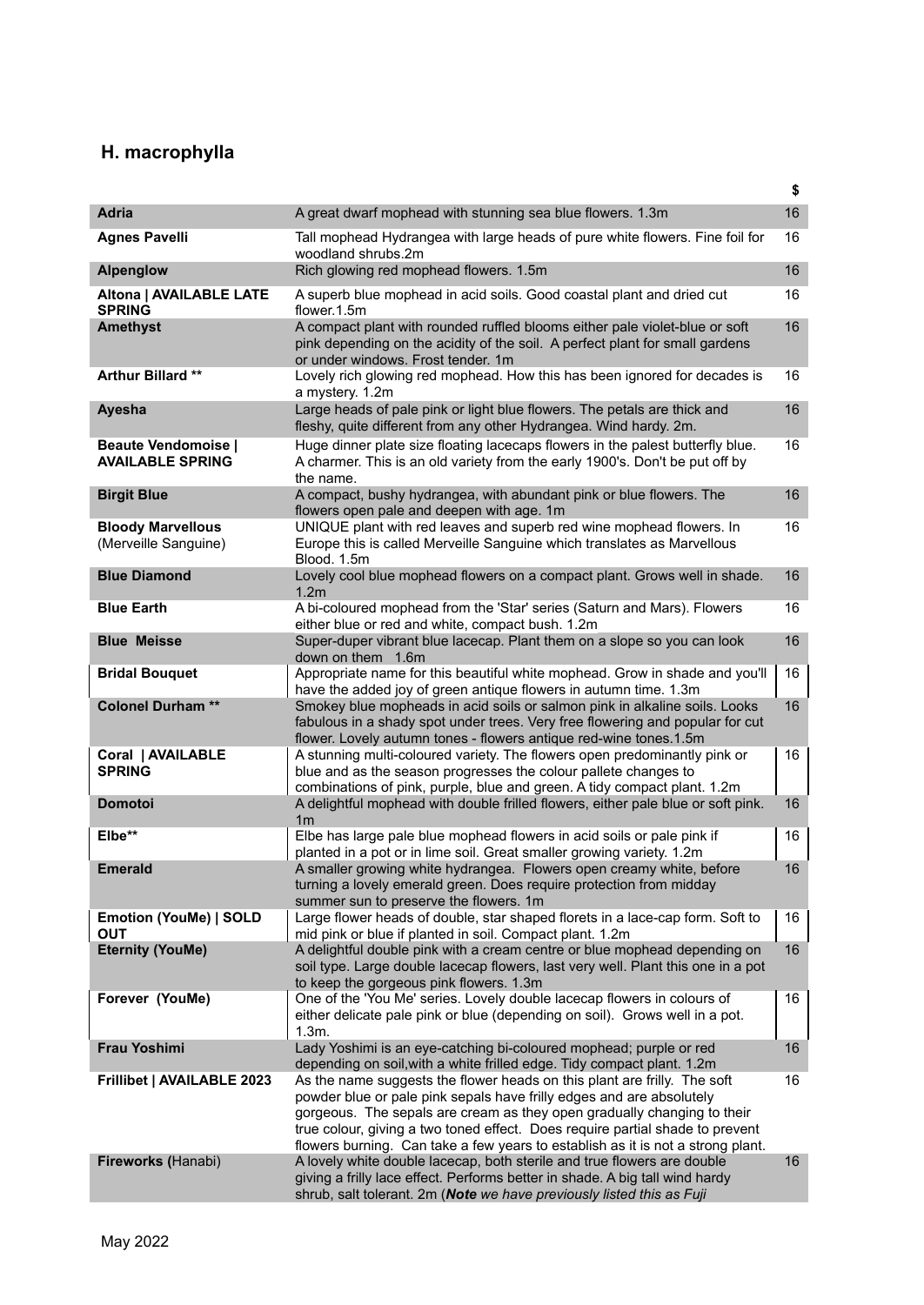|                                           | Waterfall, however we have recently discovered this is not the correct name<br>for this plant.)                                                                                                                                                                                                                                            |    |
|-------------------------------------------|--------------------------------------------------------------------------------------------------------------------------------------------------------------------------------------------------------------------------------------------------------------------------------------------------------------------------------------------|----|
| <b>Gartenbau Kunhert</b>                  | Superb sky blue mophead. Has a second strong flowering in Autumn when                                                                                                                                                                                                                                                                      | 16 |
| Gentian (Enziandom)                       | most are finishing. 1.5m<br>One of the best. Huge rich blue mopheads. Needs acid soils. Great cut<br>flower. 1.8m                                                                                                                                                                                                                          | 16 |
| Geoffrey Chadbund   SOLD<br><b>OUT</b>    | An outstanding spirea-red lacecap. Always admired. Very similar to Fasan                                                                                                                                                                                                                                                                   | 16 |
| Goldie                                    | The stand out feature of this hydrangea is its 'Goldie', lime green coloured<br>foliage, combined with white mophead flowers. Prefers semi-shaded<br>situation. 1m                                                                                                                                                                         | 16 |
| Grandad                                   | A large growing white variety with large dinner plate sized mophead flowers.<br>Requires protection from mid-day sun. 1.8m                                                                                                                                                                                                                 | 16 |
| <b>Green Shadow</b>                       | The flowers open with a definite dark green tinge, before turning a true red,<br>then again taking on a green hue as the flowers antique. Popular for<br>cut-flower, grows well in a pot. 1.5m                                                                                                                                             | 16 |
| Hamburg                                   | A strong growing plant with enormous mophead flowers, either a lovely pink<br>or blue, with massive foliage. Great for drying. 1.5m                                                                                                                                                                                                        | 16 |
| <b>Harry's Red</b>                        | Harry's Red has fabulous round crimson heads. Add lime to get the best red<br>tones. Lovely rich autumn colours, great for cut flower. A compact plant,<br>perfect for small gardens. 1.3m.                                                                                                                                                | 16 |
| <b>Heinrich Seidel</b>                    | Good-sized mopheads with frilly edged sepals. A lovely lilac shade in acid<br>soil, light red in lime soil. Antiques well with lovely autumn tones. 1.8m                                                                                                                                                                                   | 16 |
| <b>Hobella</b>                            | A gorgeous double lacecap with shell pink sepals which turn green and then<br>red in the antique phase. 1.5m                                                                                                                                                                                                                               | 16 |
| Holstein   SOLD OUT (see<br>Col. Durham)  | Smokey blue mopheads in acid soils or salmon pink in alkaline soils. Looks<br>fabulous in a shady spot under trees. Very free flowering and popular for cut<br>flower. Lovely autumn tones - flowers antique red-wine tones. 1.5m                                                                                                          | 16 |
| Hopaline                                  | Gorgeous frilled, soft blue mopheads changing to greens and reds in<br>autumn as the flowers antique. Tidy, compact plant. 1.2m                                                                                                                                                                                                            | 16 |
| Hornli                                    | A true dwarf with pinky-red mophead flowers. Great for a pot or planted as a<br>low hedge.0.6m                                                                                                                                                                                                                                             | 16 |
| Immaculata                                | One of the best white hydrangea's. The ice white mops turn red or green in<br>late summer. Smaller growing. 1.2m                                                                                                                                                                                                                           | 16 |
| Libelle   AVAILABLE 2023                  | A lovely lacecap. White sepals contrasting with the true blue flowers in the<br>centre. 1.5m                                                                                                                                                                                                                                               | 16 |
| Lightfire   AVAILABLE 2023                | Huge dark glowing red mophead flowers. A vigorous, upright bush with<br>lustrous dark green foliage. Good cutflower. 1.5m                                                                                                                                                                                                                  | 16 |
| Lilacina                                  | A delightful lacecap, sepals either pink or blue depending on the soil,<br>contrasting with violet blue true flowers. A tough hardy plant. 1.8m                                                                                                                                                                                            | 16 |
| Lollipop                                  | This is a gorgeous small growing variety. Small, tightly packed, mophead<br>flowers in either soft pink or blue. As the flowers mature they become<br>2-toned with a touch green before antiquing red and green.1m                                                                                                                         | 16 |
| <b>Madame Baardse</b>                     | Madame Baardse is a vibrant red in alkaline soils, in acid soils a lovely soft<br>violet. It is a very compact plant with lovely shiny, dense foliage; perfect for<br>pots and tubs, in a small courtyard or in the front of a border. 1m                                                                                                  | 16 |
| <b>Madame Cayeux**</b>                    | A lovely old fashioned mophead, one of the 'Grandma' series of<br>hydrangeas. Madam Cayeux has large strong rosy pink flowers, which<br>change colour in autumn to metallic antique shades. 1.5m                                                                                                                                           | 16 |
| <b>Madame Emile Mouillere</b>             | A lovely white mophead, with glossy leaves making it ideal for coastal<br>planting. The flowers are long lasting, aging light pink or antique green in<br>shade. This is a vigorous plant with an informal, arching habit. It is more<br>cold hardy than many varieties, coastal hardy. Flowers can burn if exposed<br>to hot mid-day sun. | 16 |
| <b>Madame Plumecoq</b>                    | A delicious truly soft pink mophead with distinctive lush foliage. 1.5m                                                                                                                                                                                                                                                                    | 16 |
| <b>Madame Truffaut</b>                    | The beautiful soft powder-blue mophead flowers are frilly and almost<br>double. Requires shade. Weaker constitution when young. 1.5m                                                                                                                                                                                                       | 16 |
| <b>Masja</b>                              | One of the best reds for tub culture. Small compact plant with glowing red<br>flowers. 1.2m                                                                                                                                                                                                                                                | 16 |
| <b>Mathilda Gutges</b>                    | Dwarf plant with intense blue mophead flowers. Good for a smaller garden<br>1.2m                                                                                                                                                                                                                                                           | 16 |
| <b>Merritts Supreme</b>                   | Rich maroon-purple flowers with a frilled edge and glossy green foliage.<br>Tolerates wind and coastal conditions. Compact. 1.3m                                                                                                                                                                                                           | 16 |
| Miss Belgium   AVAILABLE<br><b>SPRING</b> | An oldie but a goodie (breed 1935). Masses of purplish-blue (acid soils) or<br>magenta-red mophead flowers smother this bush. 1.5m                                                                                                                                                                                                         | 16 |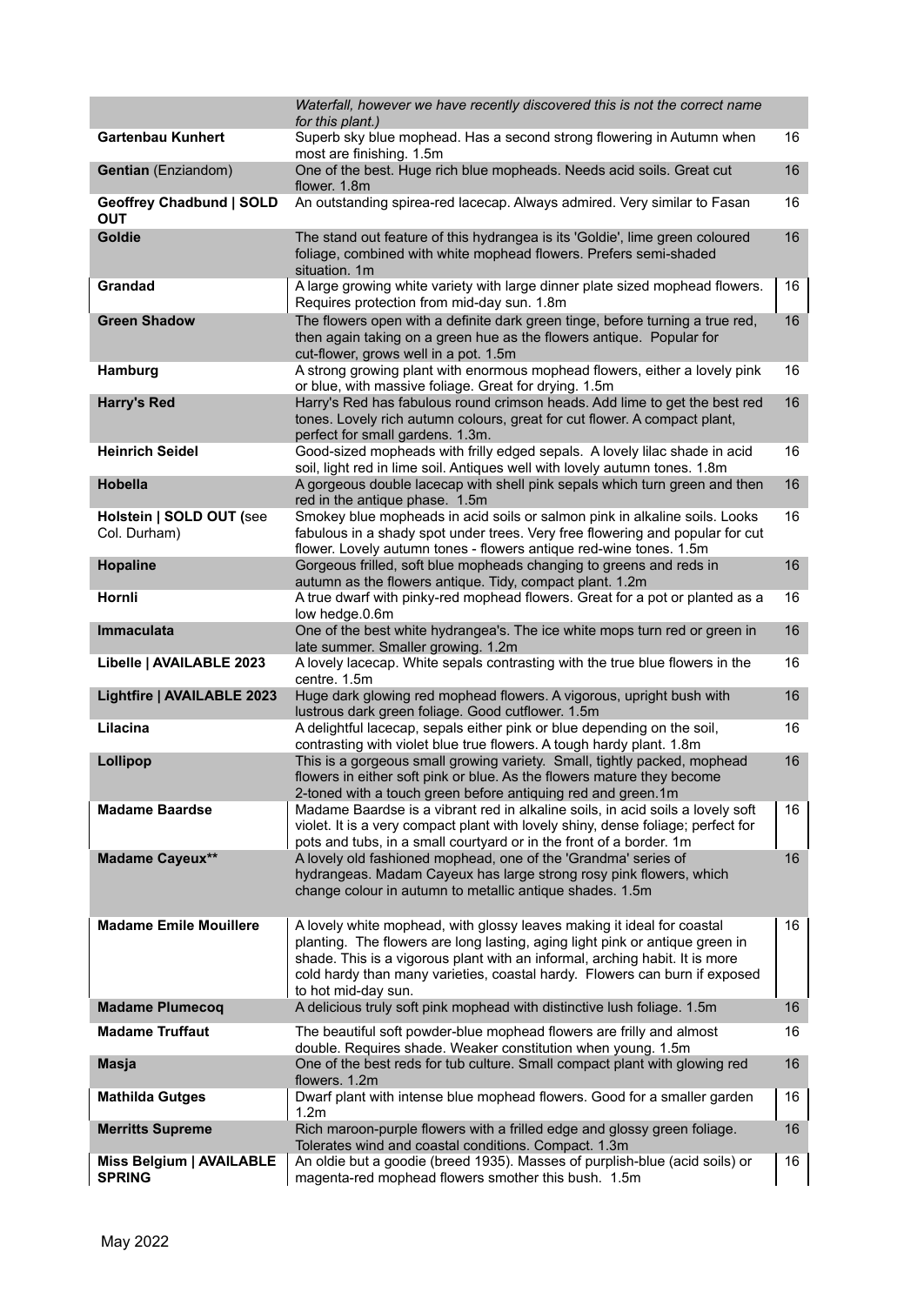| <b>Montgomery</b>                              | A lovely plant with interesting colours regardless of soil pH. Vary from ruby<br>red through to magenta purple with a blue centre. 1.2m.                                                                         | 16 |
|------------------------------------------------|------------------------------------------------------------------------------------------------------------------------------------------------------------------------------------------------------------------|----|
| Mrs Alice Blandy **  <br><b>AVAILABLE 2023</b> | A lovely old variety from Granny's day. Pale blue mophead. 1.5m                                                                                                                                                  | 16 |
| <b>Mrs Kumiko</b>                              | Rich lilac-pink mophead with very firm flower, frilled. Great for cut flower.<br>1.5 <sub>m</sub>                                                                                                                | 16 |
| Nightingale                                    | Big bold rich blue lacecaps. The "best" of the large blue lacecaps. 1.8m                                                                                                                                         | 16 |
| Nigra   SOLD OUT                               | Very striking black stems contrast with the small blue mopheads. Flowers<br>will be a nice delicate pink in lime soils. 1.2m                                                                                     | 16 |
| Nikko Blue   SOLD OUT                          | A lovely soft blue mophead, with flowers smothering the plant. Has thinner<br>stems, lending it a more delicate appearance. Does require some shade. A<br>lovely compact hydrangea for the smaller garden. 1.2m  | 16 |
| Nizza                                          | Lovely blue lacecap flowers or pink if grown in a pot. A smaller growing,<br>compact plant. Good cut flower.1.2m                                                                                                 | 16 |
| Opal                                           | This is a favourite. Large firm, mophead flowers, either a rosy pink or violet<br>blue depending on the soil. Lovely antique tones. Great cutflower. Forms a<br>compact shrub. 1.2m                              | 16 |
| <b>Opuloides   SOLD OUT</b>                    | Neat white and blue lacecaps flowers on a modest size bush. 1.3m<br>Scented flowers                                                                                                                              | 16 |
| <b>Otaksa</b>                                  | An old old Japanese variety with glossy wind hardy leaves. Big plant with<br>huge pale blue mophead flowers. 2.5m                                                                                                | 16 |
| Paris (P Red)                                  | A stunning red mophead, maintaining its colour well in acid soils. Compact.<br>1 <sub>m</sub>                                                                                                                    | 16 |
| <b>Parzival</b>                                | Rosy pink, rich magenta to light sea-blue. Quite stunning with different colour<br>toned heads at one time.1.5m                                                                                                  | 16 |
| <b>Passion</b>                                 | One of the 'You Me' series. A tidy compact hydrangea with large heads of<br>double pink or blue flowers. Each individual flowers looks like a minature<br>rose. 1m                                               | 16 |
| Peppermint                                     | A lovely bi-colour variety. The mophead flowers are white with a brush<br>stroke of either blue or pink depending on the pH of the soil. Protect from<br>afternoon sun to prevent petal burn.                    | 16 |
| <b>Piamina</b>                                 | A miniature hydrangea with small pink to lavender mophead flowers. Can<br>take a while to establish. 0.6m                                                                                                        | 16 |
| <b>Pink Bouquet</b>                            | A good strong mid-pink mophead. Lovely antique tones. 1.5m                                                                                                                                                       | 16 |
| <b>President Doumer</b>                        | Ruby red intensifies to maroon in these small mophead flowers. Small bush<br>1.3 <sub>m</sub>                                                                                                                    | 16 |
| <b>President Touchard</b>                      | An excellent variety with masses of smallish pink or rich lilac blue heads.<br>One of the best purples. 1.5m                                                                                                     | 16 |
| <b>Princess Beatrix</b>                        | Masses of huge, frilly pink mophead blooms; purple in acid soils. 1.5m                                                                                                                                           | 16 |
| Princess Juliana                               | Lovely pure white mop head flowers. Antiques pink or green. Great cut<br>flower.1.5m                                                                                                                             | 16 |
| Quadricolor                                    | Variegated leaves with four distinct colours in shades of green, cream and<br>yellow. Pale pink to light blue lacecap flowers. Shade. 1.5m                                                                       | 16 |
| <b>Red Emperor</b>                             | One of the best reds and tends to stay red in acid soil.1.3m                                                                                                                                                     | 16 |
| <b>Red Start</b>                               | Unique rich dark red lacecap with spiralled flowers. 1.5m                                                                                                                                                        | 16 |
| Red Glow (Rheinland)                           | Glowing red mopheads. Ideal for cut flower. 1.5m                                                                                                                                                                 | 16 |
| <b>Renate Steiniger</b>                        | Stunning rich blue flower heads turn metallic blue/green/crimson in autumn.<br>1.5 <sub>m</sub>                                                                                                                  | 16 |
| Rochambeau**                                   | A lovely old fashioned rosy pink or purple blue mophead. 1.2m                                                                                                                                                    | 16 |
| <b>Romance (You Me)</b>                        | One of the 'You Me' series. A lacecap type, smothered with multitudes of<br>double star shaped pink or blue flowers. Great in a pot. 1m                                                                          | 16 |
| <b>Sabrina</b>                                 | One of the Dutch Lady series with reddish coloured leaves. A lovely red<br>and white twin coloured mop. Best in shade. 1.5m                                                                                      | 16 |
| <b>Saturn</b>                                  | Large 2 toned deep pink (or purple/blue if in acid soil) and white mophead<br>flowers. Prefers light shade to prevent burning. Compact form, 1m.                                                                 | 16 |
| Seafoam                                        | Thought to be the wild form of H. macrophylla. Bold lacecap flowers, coastal<br>hardy. 2m.                                                                                                                       | 16 |
| <b>Selina</b>                                  | Another member of the Dutch Lady Series. A lacecap form with either<br>violet-red or violet-blue coloured flowers depending on the soil. A compact<br>growing plant with bronze coloured foliage. 1.2m           | 16 |
| Selma                                          | One of the Dutch Lady Series. The mophead flowers are a deep hotpink<br>with a magenta eye, or reddish, violet purple in acid soils. The new foliage<br>has a reddish tone. Good for cut-flower and drying. 1.2m | 16 |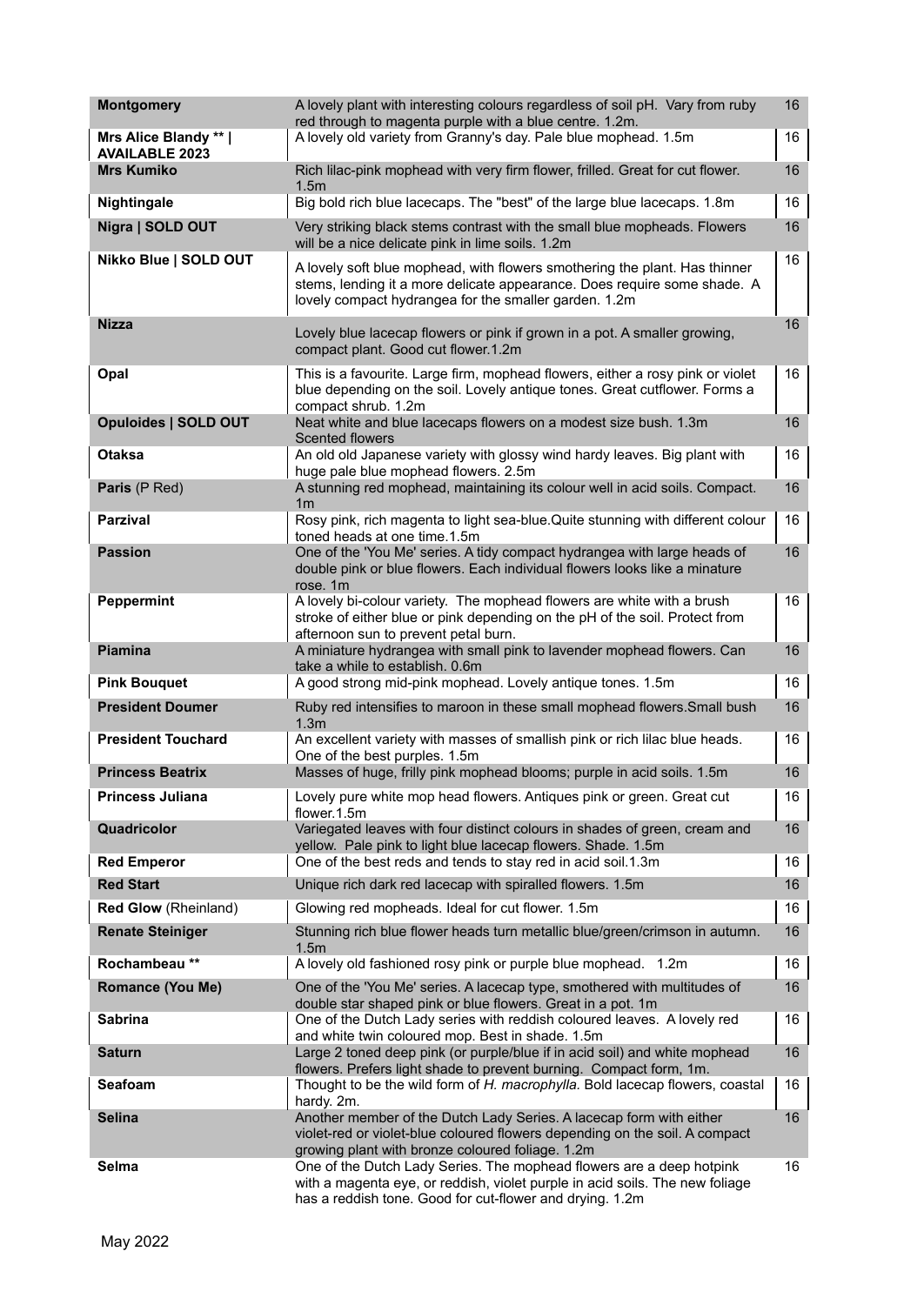| Sensation (Harlequin)                               | A two toned mophead, each red sepal has a frilly white edge. Tender. 1.2m                                                                                                                                                     | 16 |
|-----------------------------------------------------|-------------------------------------------------------------------------------------------------------------------------------------------------------------------------------------------------------------------------------|----|
| <b>Shakira</b>                                      | One of the Dutch Lady series. A vigourous, upright growing form with lovely<br>white mophead flowers. Forms a tidy clump. Prefers light shade to prevent<br>petal burn. 1m                                                    | 16 |
| <b>Sparkling Sapphire</b>                           | Unique shiny green leaves with sky blue flowers. Best protected from hot<br>sun. $1m$                                                                                                                                         | 16 |
| <b>Splendens</b>                                    | This is an early 1900's variety we have propagated from the Pukekura Pk<br>hydrangea collection. Cobalt blue or clear pink flowers depending on the<br>soil. 1.5m                                                             | 16 |
| <b>Together (You Me)</b>                            | One of the 'You Me' series. Delicate pale pink or blue lacecap tightly packed<br>with star shaped double blooms. Good pot specimen. 1m.                                                                                       | 16 |
| <b>Tosca</b>                                        | Semi-double mophead flowers with a serrated edge, shaded from lovely soft<br>pink to soft blue. A strong growing plant, plant in semi-shade to avoid petal<br>burn. 1.5m                                                      | 16 |
| <b>Tricolor</b>                                     | A variegated hydrangea with deep green, grayish-green and pale yellow<br>foliage. The lacecap flowers are white with a tinge of pink in the sterile<br>bracts. Prefers some shade, and protection from slugs and snails. 1.8m | 16 |
| <b>Trophy</b>                                       | Show stopping double white lacecap. 2m                                                                                                                                                                                        | 16 |
| <b>Venice</b>                                       | A rich blue in acid soils or a hot pink aging to green in autumn. Stout upright<br>stems on compact plant. Good for cut flower and drying. 1m.                                                                                | 16 |
| <b>Vibraye (Generale</b><br>Vicomptesse de Vibraye) | The best pale blue mophead hydrangea. Flowers turn green in autumn.<br>1.5 <sub>m</sub>                                                                                                                                       | 16 |
| Zaunkonig   AVAILABLE<br>2023                       | Deep pink or purple lacecap flowers are quite lovely. The name means<br>Wren, a small European bird. 1.2m                                                                                                                     | 16 |
| <b>Zurich</b>                                       | Stunning dark blue, mophead flowers contrast well with the lush dark green<br>leaves. Compact easy care bush. 1m                                                                                                              | 16 |

| <b>H.</b> arborescens | Cold / dry hardy species from eastern USA. |
|-----------------------|--------------------------------------------|
|-----------------------|--------------------------------------------|

| Cultivar                          |                                                                                                                                                                                                                                                                           | \$ |
|-----------------------------------|---------------------------------------------------------------------------------------------------------------------------------------------------------------------------------------------------------------------------------------------------------------------------|----|
| Annabelle (Snowball<br>hydrangea) | An outstanding shrub with very large white flower heads which turn green in late<br>summer. Very cold hardy, requires semi-shade and shelter. 1.5m                                                                                                                        | 18 |
| Radiata   SOLD OUT                | A lovely white lacecap, repeat flowering. The underside of the leaf is white otherwise<br>has similar foliage and habit to Annabelle. 1.5m                                                                                                                                | 22 |
| H. aspera                         | A large growing, hairy-leaved species - Himalaya, China & Taiwan.                                                                                                                                                                                                         |    |
| Cultivar                          |                                                                                                                                                                                                                                                                           | \$ |
| Dawn                              | A compact shrub with lovely white and sapphire blue lacecap flowers. Grow in sun<br>or light shade.                                                                                                                                                                       | 22 |
| <b>Monkey Bridge</b>              | A wonderful tree hydrangea with massive lavender, pink & white lacecap flower<br>heads +/- 45cm across. It is an evergreen hydrangea with large, reddish, hairy<br>leaves. Requires a sheltered situation with plenty of room as it is tender, brittle and<br>very large. | 22 |
| <b>New Beginnings</b>             | An exciting new aspera type hydrangea. Large white and lilac lacecap flowers<br>through the summer. Forms an attractive shrub with large chocolate brown leaves,<br>turning green through the season. Attractive to bees. 2m                                              | 22 |
| <b>Pink Lace</b>                  | A compact shrub with soft pink lacecap flowers. Grow in full sun or light shade. 1.5m                                                                                                                                                                                     | 22 |
| <b>Villosa</b>                    | Beautiful lilac-blue lacecap flowers through late summer. A very attractive, large<br>growing shrub with narrow hairy leaves. Grow in full sun or light shade. 3m                                                                                                         | 18 |

# **H. paniculata** Cold hardy, sun loving species from Japan and SE China.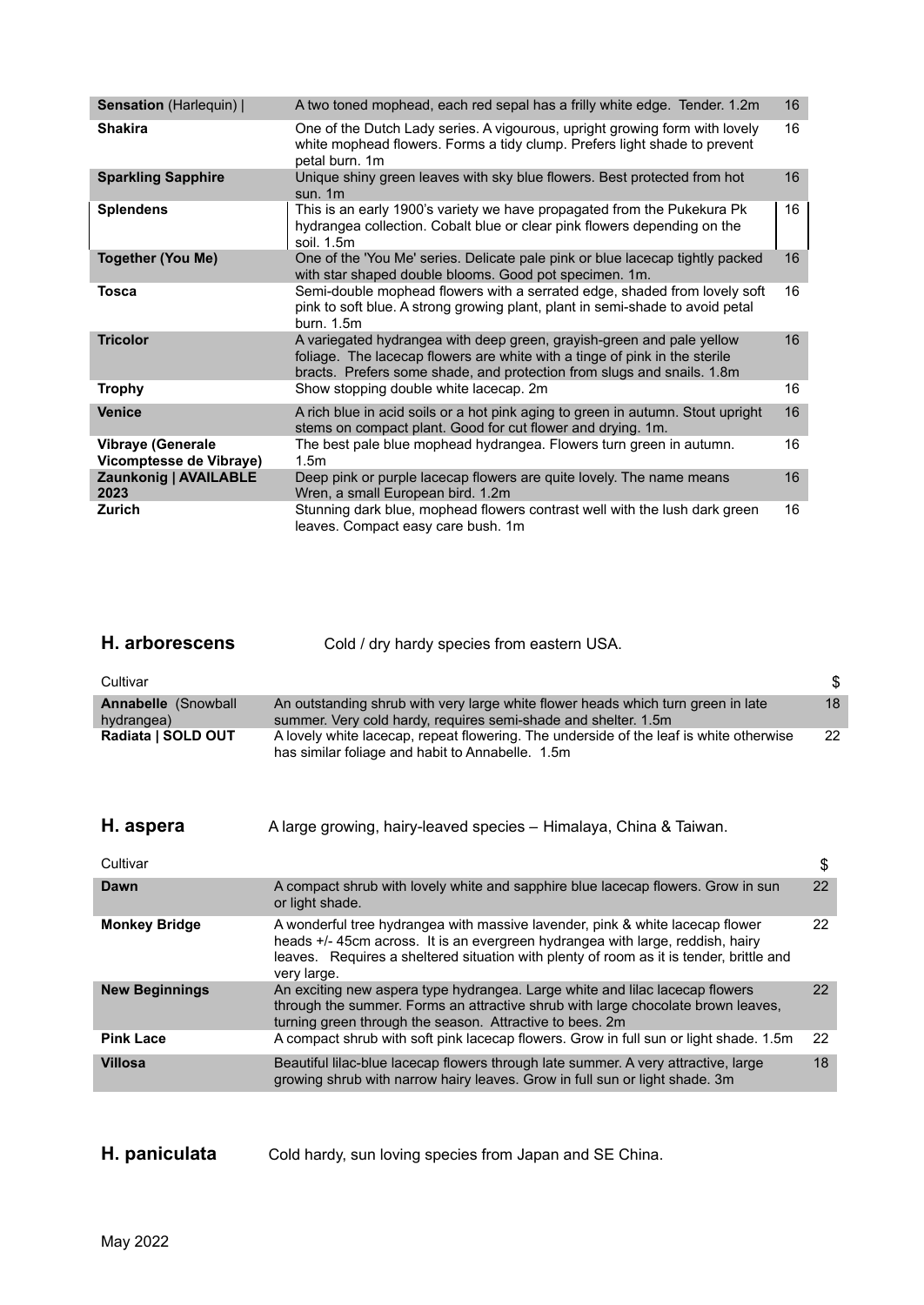| Cultivar             |                                                                                                                                                                                         | S  |
|----------------------|-----------------------------------------------------------------------------------------------------------------------------------------------------------------------------------------|----|
| <b>Bombshell</b>     | <b>New!</b> I liken this one to a dwarf Limelight. A profusion of white cone-shape flowers<br>on a very tidy, compact plant. Great mass planted or in a pot. 1.2m                       | 20 |
| <b>Grandiflora</b>   | (Pee Gee) Huge triangular shaped, white heads that age pink in autumn. 2m                                                                                                               | 16 |
| Kyushu               | A paniculata form with lacey white, cone-shape flowers. Best in sunny situation.1.5m                                                                                                    | 16 |
| Limelight            | Large lime-green / cream cone-shaped flowers which age pink. A strong upright<br>growing shrub.                                                                                         | 16 |
| <b>Sundae Fraise</b> | A lovely new addition to our range. A compact growing hydrangea with mid-sized<br>white flower panicles flushed pink, turning a deeper reddish-pink in late summer.<br>1.5 <sub>m</sub> | 18 |

| H. quercifolia                               | Oak Leaved hydrangea species from the woodlands of eastern USA.                                                                                                                                                                                                              |    |
|----------------------------------------------|------------------------------------------------------------------------------------------------------------------------------------------------------------------------------------------------------------------------------------------------------------------------------|----|
| Cultivar                                     |                                                                                                                                                                                                                                                                              | \$ |
| Pee Wee   AVAILABLE<br><b>LATE SPRING</b>    | Oak shaped leaves with rich autumn colours. A tidy minature form with smaller sized<br>flowers too, 1m                                                                                                                                                                       | 18 |
| <b>Snowflake</b>                             | A superb double-flowered form of the oak-leafed hydrangea. The flowers open<br>white, age to rosy pink, and dry well for a winter display. Autumn coloured foliage of<br>wine-red to maroon, bright reds and orange. 1.5m                                                    | 18 |
| <b>Snow Queen  </b><br><b>AVAILABLE 2023</b> | A lovely single-flowered form, the perfect cones of white flowers turn delightful pink<br>with age. The bold oak-shaped leaves turn rich crimson and purple providing a<br>stunning autumn display. Will handle full sun, though prefers semi-shade in hot<br>climates, 1.5m | 20 |

| H. serrata<br>Cultivars                  | Species from the mountains of Japan and Korea. Prefers light shade.                                                                                                                                                                                                                                | \$ |
|------------------------------------------|----------------------------------------------------------------------------------------------------------------------------------------------------------------------------------------------------------------------------------------------------------------------------------------------------|----|
| <b>Blue Deckle</b>                       | Delicious dainty blue lacecaps on a small compact bush. The frilly powder blue<br>sterile florets surround the pale blue true flowers. Ideal for pots & tubs 1m                                                                                                                                    | 16 |
| Glyn Church  <br><b>AVAILABLE SPRING</b> | One of my favourite white hydrangeas. The tidy mophead flowers open cream,<br>become pure white gradually taking on a pink tinge then red then red wine or green<br>depending on light levels. This variety usually produces a second flush of blooms in<br>late summer. Best in light shade. 1.5m | 16 |
| Grayswood                                | Terrific plant because it's so unusual. The white lacecaps gradually turn pink then<br>bright red and finally to red wine. All this in one flower. 1.5m                                                                                                                                            | 16 |
| Kiyosumi                                 | A delicate lacecap. White flowers with a red picotee edge. Leaves are small with a<br>red tinge. 1.5m                                                                                                                                                                                              | 18 |
| Miyama-yae-Murasaki                      | A lacey looking dark-blue double lacecap with soft green leaves. 1.2m                                                                                                                                                                                                                              | 18 |
| Maiko                                    | A low growing; free flowering variety from the mountains of Korea. Lacecaps are<br>light pink or purple. 0.8m                                                                                                                                                                                      | 18 |
| <b>Oamacha</b>                           | The tea hydrangea. The sweet leaves are used as an infusion in Buddhist temples.<br>It forms a medium sized bush with purplish lacecap flowers. Lovely autumn colour<br>with the leaves turn dark red.                                                                                             | 16 |
| Preziosa                                 | A fabulous hydrangea. Flowers change from pale green, cream to white before<br>turning pink then red wine coloured. 1.5m                                                                                                                                                                           | 16 |
| <b>Shirotae</b>                          | A beautiful little knee high bush covered in double white starry lacecap flowers<br>turning pink in the late summer. Ideal for pots and tubs or happy in shade. 0.6m                                                                                                                               | 18 |
| Tiara                                    | A delightful small shrub smothered with delicate lacecaps in spring, either pale pink<br>or blue. Autumn tones. Requires a shady spot.1m                                                                                                                                                           | 16 |
| Wryneck   SOLD OUT                       | This is a collectors plant. Slow growing, it forms a small, tidy plant with large soft<br>green leaves. It has small round, soft blue flower heads that are tightly packed with<br>flowers.                                                                                                        | 20 |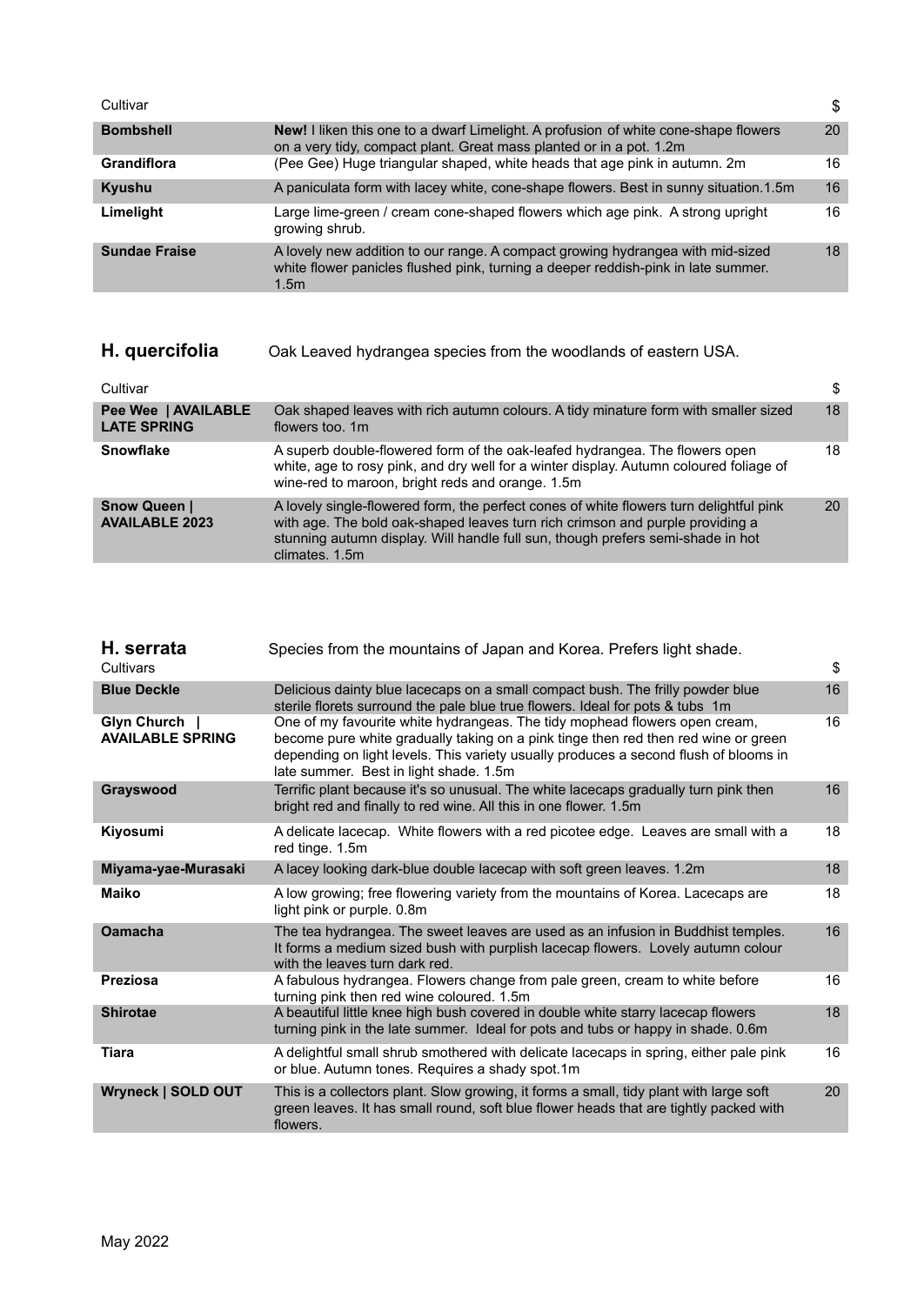## **Hydrangea species & relatives**

| <b>Cultivars</b>                                               |                                                                                                                                                                                                                                                                                                                 | \$ |
|----------------------------------------------------------------|-----------------------------------------------------------------------------------------------------------------------------------------------------------------------------------------------------------------------------------------------------------------------------------------------------------------|----|
| H. angustipetala Gold<br><b>Dust</b>                           | A species hydrangea from Taiwan. This one is unusual having golden yellow true<br>flowers surrounded by creamy white bracts in a lacecap form. An evergreen<br>hydrangea that will grow in full sun or shade. Height 1.5m                                                                                       | 20 |
| Hydrangea heteromalla<br>'Bretschneideri'   SOLD<br><b>OUT</b> | China. Forms a huge shrub or small tree with a brown trunk and peeling bark.<br>Attractive, white, lacecap flowers early in the season, turning reddish as they age.<br>Hardy.                                                                                                                                  | 22 |
| H. indochinensis (dark<br>leaved form)   SOLD OUT              | Vietnam. White sterile lacecap flowers contrasting with intense blue true flowers.<br>Shiny blackish-green leaves.                                                                                                                                                                                              | 28 |
| H. lobbii                                                      | A species hydrangea from Taiwan. A semi-evergreen shrub, with glossy dark<br>green leaves and creamy-white lacecap flowers. Plant in a sheltered position in<br>full sun or light shade, protect from frost.                                                                                                    | 18 |
| H. longifolia   SOLD<br><b>OUT</b>                             | Evergreen. An upright bush with very long, pointed, hairy leaves. Flower buds form<br>on the end of each stem, opening as a dome of pink true flowers with white sepals.<br>Long flower period. 1.8m                                                                                                            | 30 |
| H. longipes   SOLD<br><b>OUT</b>                               | A species hydrangea from central China. Dark green, densely hairy leaves up to<br>20cm long, with white lacecap type flowers up to 20cm across. Forms a rounded<br>shrub. Prefers a lightly shaded / woodland type location. 2m                                                                                 | 30 |
| H. petiolaris<br>(climber)                                     | An unusual climbing species of hydrangea. Will cling to walls and tree trunks. A<br>cascade of white lacecap flowers in summer. It will grow in difficult shady places.<br>Slow growing.                                                                                                                        | 22 |
| H. scandens   SOLD OUT                                         | A species from Japan and Taiwan that is not often seen in cultivation. H. scandens<br>is a lovely woodland plant, it likes protection from sun and wind. It has small<br>cream-white lacecap flowers that arrive in early spring.                                                                               | 18 |
| H. scandens ssp<br>chinensis formosana                         | Taiwan. Narrow, shiny, dark green foliage, with delightful white lacecaps. A tidy<br>shrub of about 1m.                                                                                                                                                                                                         | 18 |
| H. scandens ssp<br>chinensis (Yunan                            | Larger growing form from China with larger, softer leaves and bigger flowers. 1.5m                                                                                                                                                                                                                              | 18 |
| <b>Decumaria sinensis</b><br>(climber)                         | An evergreen, climbing, relative of hydrangea, with self-adhesive aerial roots. It<br>has small white, fragrant flowers through summer, and small, rounded, dark<br>green leaves. It will grow in shade; however it will flower better if given some<br>sunlight.                                               | 22 |
| Dichroa 'Cambridge<br>Blue'                                    | Has tight heads of rich blue flowers all summer. Bold leaves with attractive veining<br>(corrugated patterns). Happy in sun or shade, this robust bush looks good all year.<br>Evergeen 1.5m                                                                                                                    | 16 |
| Dichroa 'Summer Skies'                                         | Best grown in shade, long arching leaves in bright lettuce green. The flowers are a<br>mix of rich blue with larger white sterile florets. Often flowers twice a year, spring &<br>autumn. Evergreen. 1.5m                                                                                                      | 16 |
| Dichroa versicolor                                             | Related to hydrangea. Evergreen. Rich electric blue waxy star flowers for most of<br>the year. 1.5m                                                                                                                                                                                                             | 16 |
| Pileostegia<br>viburnoides (climber)                           | A self-clinging climbing Hydrangea from China with panicles of white fluffy flowers.<br>An evergreen climber with attractive fleshy, dark green leaves. It will grow in<br>difficult shady places.                                                                                                              | 28 |
| Schizophragma<br>hydrangeoides   SOLD<br><b>OUT</b>            | This species is a relative of the hydrangea and is very similar to the climbing<br>hydrangea. It has very large creamy white lacecap flowers. Brilliant climber for a<br>difficult shady site though will flower better if in a sunny site. Frost hardy.                                                        | 28 |
| Schizophragma<br>hydrangeoides<br><b>Roseum</b>                | This species is a relative of the hydrangeas and is very similar to the climbing<br>hydrangea. It has very large creamy white lacecap flowers with a rose blush.<br>Brilliant climber for a difficult shady site, though will flower better if in a sunny spot.<br>Frost hardy                                  | 28 |
| Schizophragma<br>integrifolium ssp.<br>Faurei                  | Collected in Taiwan. This species is a relative of the hydrangea and is very similar<br>to the climbing Hydrangea however has much larger flower heads (up to 30cm<br>wide) with white bracts. Ideal up a ponga or old tree trunk. Slightly less frost hardy<br>than Hydrangea petiolaris and S. hydrangeoides. | 28 |

# **Natives, Scented & Unusual Plants**

**Cultivars** \$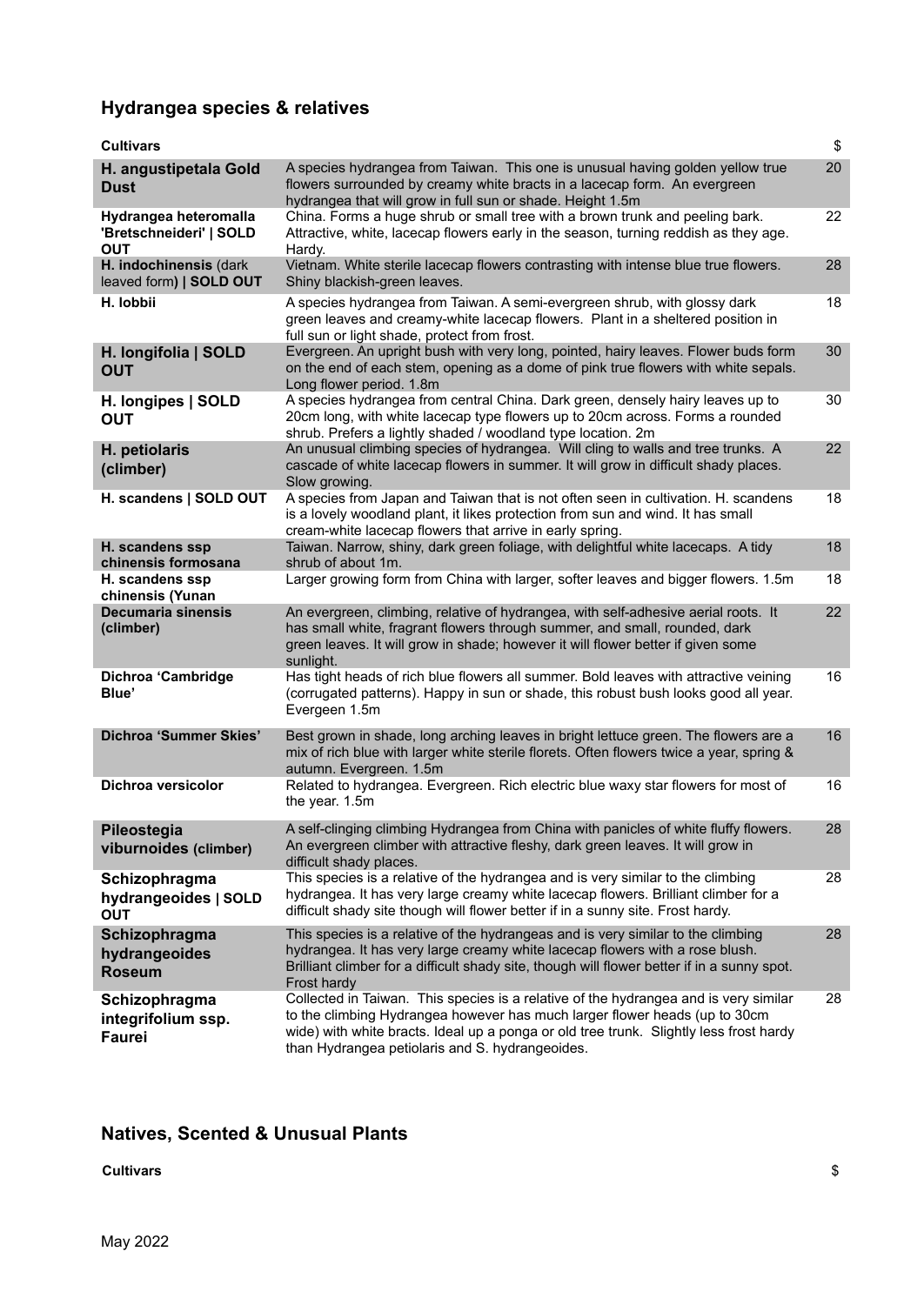| <b>Abutilon Candyfloss</b>                                            | Large 'candyfloss' pink bell-shaped flowers. Long flowering period. Happy in sun<br>or shade. Attractive to Tui's and Bellbirds.                                                                                                                                                                                                                                                                                | 14              |
|-----------------------------------------------------------------------|-----------------------------------------------------------------------------------------------------------------------------------------------------------------------------------------------------------------------------------------------------------------------------------------------------------------------------------------------------------------------------------------------------------------|-----------------|
| <b>Abutilon Golden Fleece</b>                                         | Large, golden, butter-yellow, bell-shaped flowers. Long flowering period. Happy in<br>sun or shade. Attractive to Tui's and Bellbirds. 2m                                                                                                                                                                                                                                                                       | 14              |
| <b>Abutilon insigne</b>                                               | A very rare and unusual climbing form of Abutilon from South America. Red wine<br>bell shaped flowers. A collectors plant.                                                                                                                                                                                                                                                                                      | 28              |
| <b>Abutilon Orange Bells</b>                                          | Lovely large, bell-shaped, orange flowers. Long flowering period. Happy in sun or<br>shade. Attractive to Tui's and Bellbirds. 2m                                                                                                                                                                                                                                                                               | 14              |
| <b>Abutilon Plum Delight</b>                                          | Large 'plum' red bell-shaped flowers. Long flowering period. Happy in sun or<br>shade. Attractive to Tui's and Bellbirds. 2m                                                                                                                                                                                                                                                                                    | 14              |
| <b>Abutilon Stratford Apricot</b>                                     | A lovely pale apricot flower on upright growing shrub.                                                                                                                                                                                                                                                                                                                                                          | 14              |
| <b>Abutilon Strawberry</b><br>Crush                                   | A superb red Abutilon. Large flowers and compact habit. Happy in sun or shade.<br>Attractive to Tui's and Bellbirds. 2m                                                                                                                                                                                                                                                                                         | 14              |
| <b>Abutilon Turkish Delight</b>                                       | Unique! Attractive reddish-brown coloured leaves contrast well with the bright pink<br>bell-shaped flowers.                                                                                                                                                                                                                                                                                                     | 14              |
| <b>Abutilon White Star</b>                                            | Large pure white bell shaped flowers with a golden centre. Long flowering period.<br>Happy in sun or shade. Attractive to Tui's and Bellbirds. 2m                                                                                                                                                                                                                                                               | 14              |
| <b>Agapetes serpens Scarlet</b><br>Elf                                | A rare plant from the Himalaya's in Nepal / India. Waxy, orange-red pendulous<br>flowers can appear throughout the year, most abundant in spring. Dark green, oval<br>shaped, leathery leaves. A sprawling shrub approx 1m tall and 1.5m wide. Likes<br>good drainage, light shade and can tolerate high humidity. Ericacea.                                                                                    | 20              |
| Ajuga reptans alba                                                    | A fantastic groundcover; the dense mat of lush green leaves excludes all weed<br>growth. It spreads by runners in a similar way to a strawberry plant. Masses of<br>white flowers through spring and summer. Frost hardy, shade tolerant.                                                                                                                                                                       | 8               |
| Albuca nelsonii<br><b>AVAILABLE LATE</b><br><b>WINTER</b>             | A robust, evergreen, bulbous perennial from South Africa. This is a striking plant, a<br>great alternative to agapanthus. Spikes of white and green flowers through<br>summer last well and are good for cut-flower. Dolerant of dry shade. 1m                                                                                                                                                                  | 10 <sup>1</sup> |
| Aloysia triphylla (Lemon<br>Verbena)                                  | Refreshing citrus-scented leaves. Forms a deciduous shrub with tiny sprays of<br>purple or white flowers. 1.5m                                                                                                                                                                                                                                                                                                  | 20              |
| Anemanthele lessoniana<br>(Gossimer Grass)  <br><b>AVAILABLE 2023</b> | Gossamer grass. Forms a large fine-leaved tussock with feathery flower heads.<br>1 <sub>m</sub>                                                                                                                                                                                                                                                                                                                 | 6               |
| Anthosachne solandri                                                  | A native blue wheatgrass. Striking blue-grey grass forms loose spreading clumps.                                                                                                                                                                                                                                                                                                                                | 10              |
| (syn. Elymus)                                                         | Coastal / rock gardens. 0.2m                                                                                                                                                                                                                                                                                                                                                                                    |                 |
| Arthropodium candidum<br><b>Purpureum</b>                             | Green / bronze foliage with masses of delicate white flowers from spring to<br>summer. Deciduous. 20cm                                                                                                                                                                                                                                                                                                          | 10              |
| <b>Arthropodium Matapouri</b><br><b>Bay (Renga Lily)</b>              | A popular, reliable form with broad, arching, blue-green leaves. Masses of<br>star-like white flowers appear from late spring. 0.5m                                                                                                                                                                                                                                                                             | $6\phantom{1}$  |
| Aristea major                                                         | A very showy, clump forming perennial from Africa. In spring spikes of intense<br>blue flowers rise above the tall, green, sword-like leaves. Full sun or part shade,<br>coastal hardy. 1.5m.                                                                                                                                                                                                                   | 16              |
| Asplenium bulbiferum                                                  | The native hen and chicken fern. Popular as an indoor plant or outdoors in a<br>shady location. The finely cut, fresh green fronds create a sub-tropical look.                                                                                                                                                                                                                                                  | 10 <sup>1</sup> |
| Asplenium Maori<br><b>Princess</b>                                    | Forms a fantastic groundcover. 1m<br>A hybrid between 2 of our native ferns combining the characteristic feathery fronds<br>of A. bulbiferum and the lush, shiny green of A. oblongifolium. A great<br>groundcover for a damp shady space. 1m                                                                                                                                                                   | 12 <sup>2</sup> |
| <b>Begonia fuchsioides Red</b><br>Cascade                             | Cascades of red pendant flowers for much of the year. Begonia fuchsioides is an<br>evergreen, shrub-like perennial with numerous dark green fleshy leaves. Prefers a<br>warm position with light shade. 1m                                                                                                                                                                                                      | 16              |
| <b>Begonia luxurians</b>                                              | An unusual species begonia from the Brazilian rainforests. Handsome foliage,<br>with large (upto 40cm across) fan-shaped leaves, slender fingers & coppery<br>undersides. It is a cane-stemmed begonia and can reach 2 - 3 m (pruned for<br>smaller size), creating a palm-like effect. Yellow-white flower clusters in spring.<br>Prefers frost free situation with bright light. Will grow indoors.           | 18              |
| <b>Brachyglottis x</b><br>remotifolia                                 |                                                                                                                                                                                                                                                                                                                                                                                                                 |                 |
| Brugmansia aurea<br>(Golden Angel's Trumpet)                          | From South America, now extinct in the wild. Masses of highly scented, trumpet<br>shaped flowers occur throughout the year. The colour varies from pale yellow to<br>golden orange - the colour intensity changing with the temperature. It is a member<br>of the Solonaceae family, all parts of the plant are poisonous.3m<br>Masses of highly scented trumpet shaped double white flowers. Will grow in full | 16              |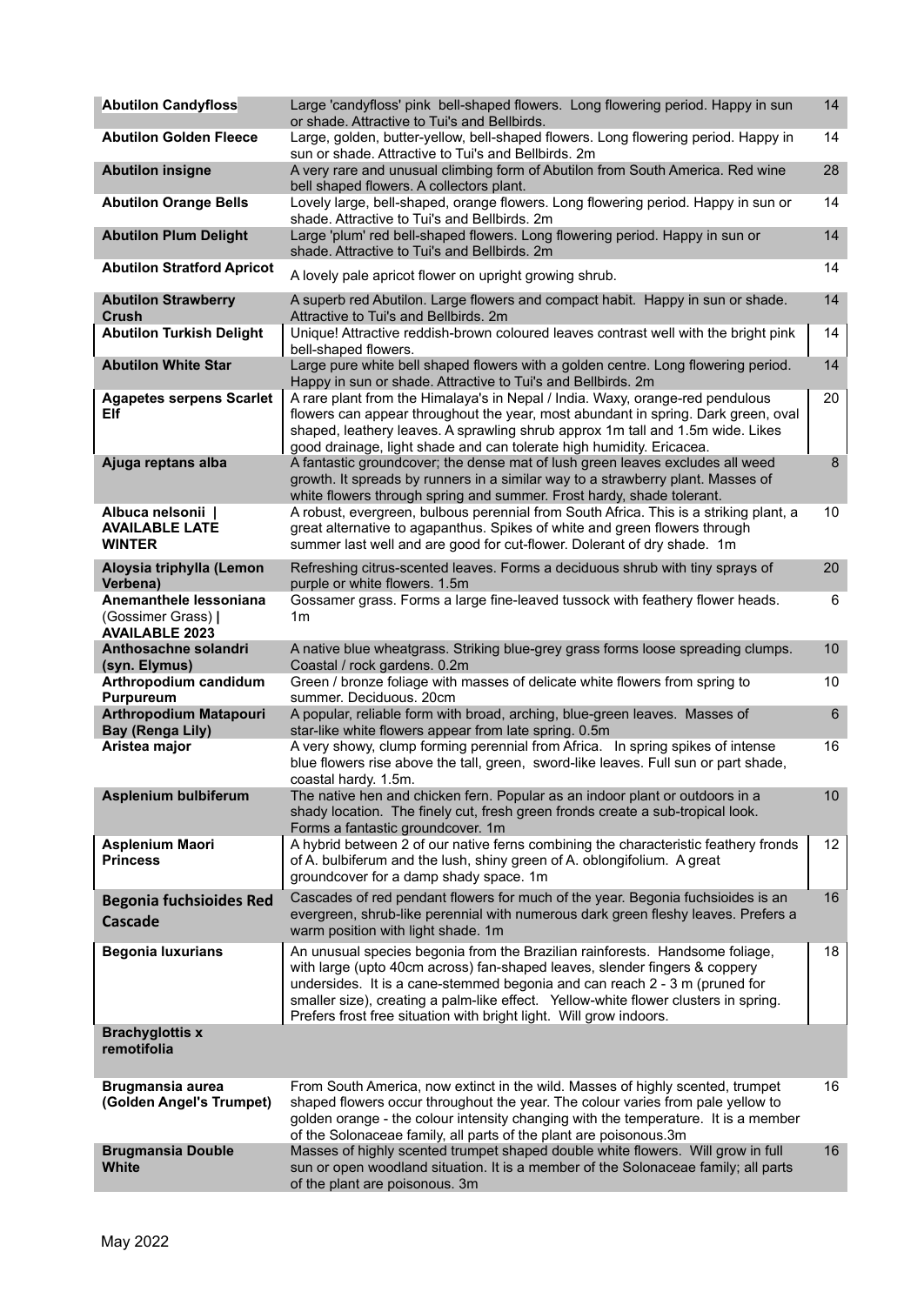| <b>Brugmansia Noels Blush</b>                                           | Mass display of pale pink, highly scented flowers, up to 3 times per year. It is a<br>member of the Solonaceae family; all parts of the plant are poisonous. 3m                                                                                                                                       | 16 |
|-------------------------------------------------------------------------|-------------------------------------------------------------------------------------------------------------------------------------------------------------------------------------------------------------------------------------------------------------------------------------------------------|----|
| <b>Brugmansia sanguinea</b>                                             | A semi-evergreen tropical shrub from South America. Trumpet shaped flowers in<br>tones of red, orange, yellow and green. Non-fragrant. 3m                                                                                                                                                             | 16 |
| <b>Calamagrostris Karl</b><br><b>Foerster</b>                           | Feather Reed grass. A non-native, ornamental, deciduous grass. It has a tidy<br>upright form with attractive feathery, green plumes which appear early summer.<br>These ripen the colour of wheat and look attractive waving gently in the breeze.<br>Cut foliage to ground level during winter. 1.5m | 14 |
| Camellia Ariel's Song  <br><b>SOLD OUT</b>                              | Small, single white flowers smother this strong growing, bushy camellia through<br>spring. Small mid-green leaves. Forms a good hedge.                                                                                                                                                                | 16 |
| Camellia chekiangoleosa<br>  AVAILABLE 2022                             | A Chinese species closely related to Camellia japonica. The large, showy, single<br>flowers have a distinctly orange-red colour tone with masses of yellow anthers.<br>Flowering late winter - early spring. 2+ m                                                                                     | 18 |
| <b>Camellia Early Pearly</b>                                            | A vigourous, upright, sasanqua Camellia. Masses of double white flowers from mid<br>Autumn to winter. Forms an excellent hedge with glossy dark green leaves.                                                                                                                                         | 16 |
| <b>Camellia Fairy Blush</b>                                             | Lightly scented; small, single pale pink flowers. Tidy upright growth. 1.5m                                                                                                                                                                                                                           | 16 |
| Camellia forestii   SOLD<br><b>OUT</b>                                  | Species. Small, creamy, fragrant white flowers produced in large numbers on each<br>stem. Compact shrub. 1m                                                                                                                                                                                           | 22 |
| Camellia gauchowensis                                                   | Species. Lightly scented, single white flowers from late autumn through into winter.<br>Strong upright form. 4m                                                                                                                                                                                       | 22 |
| <b>Camellia Gay Border</b>                                              | Sasanqua type. Beautiful white semi-double flowers with a deep pink blush, from<br>early autumn. Light shade preferred.                                                                                                                                                                               | 16 |
| Camellia grijsii                                                        | Species camellia from southern China. The scented flowers are single with heart<br>shaped petals. Upright growth habit, forms a small tree. 4m.                                                                                                                                                       | 22 |
| <b>Camellia High Fragrance</b>                                          | Peony type flowers - pale ivory pink with deeper pink edges. Fragrant. 2m                                                                                                                                                                                                                             | 16 |
| <b>Camellia irrawadiensis</b>                                           | A species Camellia from Burma, China. Large single white flowers with bright<br>yellow stamens. Attractive to tui and bellbirds. This species is closely related to C.<br>sinensis (tea camellia) and has been used for tea production.                                                               | 22 |
| Camellia Jean May  <br><b>AVAILABLE SPRING</b>                          | Masses of soft shell-pink, slightly scented, semi-double flowers in late autumn. A<br>compact, bushy plant. 2m                                                                                                                                                                                        | 16 |
| <b>Camellia Les Jury</b>                                                | A Les Jury hybrid from NZ. An eye catching, deep red, formal double flower.<br>Vigorous, upright growing form, grows well in morning sun or part shade.                                                                                                                                               | 16 |
| <b>Camellia lutchuensis  </b><br><b>AVAILABLE LATE</b><br><b>WINTER</b> | A species camellia from Japan. The tiny single white flowers are the most sweetly<br>scented of any camellia. Evergreen, upright growing, with small green leaves.<br>Best suited to a semi-shaded or open woodland environment.                                                                      | 20 |
| Camellia microphylla  <br><b>SOLD OUT</b>                               | A species Camellia, microphylla meaning small leaves. This is our first<br>Camellia to flower in autumn, with masses of single white, lightly fragrant<br>flowers. Forms a dense hedge, a good alternative to buxus or broadleaf.                                                                     | 20 |
| <b>Camellia Mine No Yuki</b><br>(Moonlight)                             | Masses of beautiful snow white double blooms. A sasanqua type, flowering early<br>in April. A slower growing variety with glossy green leaves. 2m                                                                                                                                                     | 16 |
| Camellia Paradise Helen  <br><b>AVAILABLE SPRING</b>                    | A lovely double-flowered sasanqua type camellia with rosy pink buds, which open<br>to pure white flowers. Forms a strong hardy bush. Good hedging. 2.5m                                                                                                                                               | 16 |
| Camellia salicifolia  <br><b>SOLD OUT</b>                               | A species camellia from Hong Kong, with small, lightly scented, single white<br>flowers. The foliage is a real feature, with long narrow 'willow-like' leaves; the new<br>growth bronze-red before turning green in summer. Pendulous, almost weeping<br>habit. 2m                                    | 22 |
| Camellia Setsugeka  <br><b>AVAILABLE LATE</b><br><b>WINTER</b>          | Masses of delightful pure white, semi-double flowers through winter / spring. An<br>upright growing shrub with dark green, glossy leaves. Forms a lovely hedge. 2m                                                                                                                                    | 16 |
| <b>Camellia Sir Victor Davies</b><br><b>AVAILABLE SPRING</b>            | A strong, hardy bush with lush, rich green leaves. Double flowers in an unusual<br>smokey reddish purple tone through winter. 3m                                                                                                                                                                      | 16 |
| Camellia transnokoensis<br>  AVAILABLE SPRING                           | A fabulous plant. Masses of tiny, single, white, scented flowers with small, dark<br>green leaves. Forms a lovely dense hedge. 2.5m                                                                                                                                                                   | 16 |
| Camellia yuhsienensis                                                   | Species. Profusion of pure white, scented single flowers. Forms a rounded<br>evergreen shrub. Moderate growth. 1.8m                                                                                                                                                                                   | 22 |
| Campsis tagliabuana<br>Guilfoylei                                       | Red Trumpet vine. Stunning bright red trumpet flowers smother this vine through<br>late spring and summer. A vigorous, deciduous climber.                                                                                                                                                             | 16 |
| Cantua buxifolia alba                                                   | Sacred flower of the Inca's. The Cantua is the National flower of Peru.<br>Beautiful pendant yellow & white flowers in spring. An evergreen shrub with an<br>open habit, benefits from pruning after flowering. Tolerant of light frosts. 2.5m                                                        | 20 |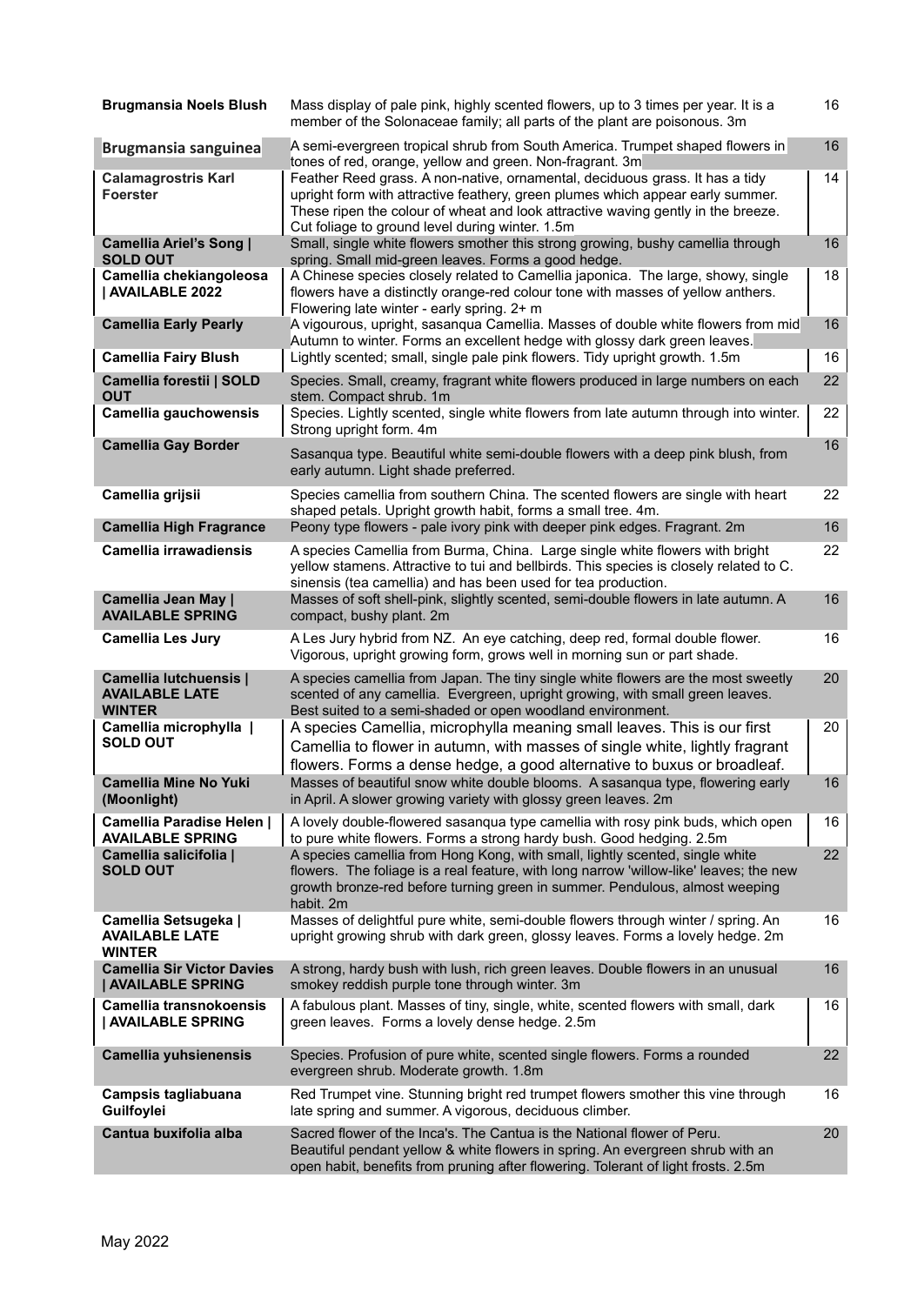| <b>Clematis grewiiflora</b>                                         | A subtropical, scrambling, deciduous woody climber from East Asia. Masses of<br>creamy-yellow bell-shaped flowers. Leaves and stems covered with fine golden<br>hairs. Uncommon.                                                                                                           | 25        |
|---------------------------------------------------------------------|--------------------------------------------------------------------------------------------------------------------------------------------------------------------------------------------------------------------------------------------------------------------------------------------|-----------|
| Clethra alnifolia rosea                                             | A lovely pink flowered form of this scented shrub. The flowers appear in summer<br>and are in racemes like a Hebe. Dense shrub. Deciduous.                                                                                                                                                 | 25        |
| Clethra alnifolia                                                   | Superbly scented white flowers in summer. The flowers are in racemes like a<br>Hebe. Dense shrub to 2 m.                                                                                                                                                                                   | 20        |
| Clivia miniata x Miyaki<br>Grandiflora                              | Vibrant orangey red. Prolific and vigorous. Large mature flowering sized plants -<br>great value! Our best seller for mass planting.                                                                                                                                                       | 12.<br>50 |
| Coprosma neglecta                                                   | A divaricating shrub with glossy light green foliage. Forms a low mound 1 x 1.5m                                                                                                                                                                                                           | 10        |
| <b>Corylopsis pauciflora</b><br>(Witch Hazel)                       | This is a gem, the smallest of the witch hazel's. Tiny lemon bell flowers smother<br>the plant in spring before the dainty heart shaped leaves appear. Deciduous. 1m                                                                                                                       | 20        |
| <b>Cryptomeria Egmont</b>                                           | (Japanese Cedar) Commonly grown as a shelterbelt, it also forms a lovely<br>specimen tree.                                                                                                                                                                                                 | 8         |
| Cuphea micropetala.                                                 | (Candy Corn or Mexican Giant Cigar Plant) Masses of tubular orangey-red and<br>yellow flowers from winter to late spring. Can tolerate sunny, dry conditions. Looks<br>great in the garden alongside Streptosolen jamesonii. Popular for birds. 1.5m                                       | 16        |
| Davidsonia pruriens<br>(Davidson's plum)                            | A rainforest tree from northern Queensland Australia. Forms a medium sized tree<br>with large compound leaves. Edible, purple, plum-like fruit are produced in autumn<br>winter, the red flesh makes a lovely jam. Prefers moist, fertile soils; protect from<br>frost and strong wind. 6m | 20        |
| <b>Deutzia Magicien</b>                                             | Deutzia 'Magicien' provides a real spring display with its large pink flowers edged<br>white with a purple underside. Forms a narrow upright shrub. Prune after<br>flowering.                                                                                                              | 16        |
| Deutzia purpurascens  <br><b>AVAILABLE 2023</b>                     | Native of Yunan province of China. Uncommon. Masses of lovely pinky white<br>flowers in spring. A hardy deciduous shrub. 1.8m                                                                                                                                                              | 20        |
| Dietes robinsoniana                                                 | Lord Howe Wedding Lily. The largest species in the genus Dietes, grows on cliff<br>faces, mountain tops, forest margins and coastal areas of Lord Howe Island. An<br>attractive plant with dark green strap-like leaves and pure white flowers. Likes a<br>sunny spot. 1.5m                | 14        |
| Dipteronia sinensis                                                 | Endemic to China. A collectors plant. Forms a small tree with elegant, pinnate<br>acer-like leaves. The seeds are the standout feature, the winged seeds turn from<br>pale green to purplish red in autumn. 10m                                                                            | 25        |
| <b>Dombeya Pink Cloud</b>                                           | Bunches of lovely soft pink flowers appear from autumn lasting through to spring.<br>A moderately fast growing bush with large, dark green, tropical looking foliage.<br>Evergreen. Prune after flowering to maintain smaller size. 2.5m                                                   | 20        |
| Edgeworthia gardneri<br>(yellow daphne)                             | A rare plant from Nepal. Forms an open bush with soft, greyish-green leaves and<br>globes of fragrant yellow flowers. Sunny well drained site. Tui love to feed on the<br>flowers. 2m.                                                                                                     | 20        |
| Elatostema rugosa  <br><b>SOLD OUT</b>                              | An attractive ground cover for damp shady areas. Bronze - green leaves, flowers<br>are insignificant. 0.5m                                                                                                                                                                                 | 12        |
| Erythrina crista-gallii<br>(Brazillian coral tree)                  | If you want to add a tropical touch to your garden, then this plant is for you. Large<br>glossy foliage and huge heads of crimson scarlet "kakabeak" flowers. Deciduous<br>tree. Surprisingly hardy, will recover from frost. 6m                                                           | 25        |
| Erythrina blakei                                                    | Blake's Coral Tree. A summer flowering small tree with large racemes of bright red<br>'kakabeak' shaped flowers. Fairly slow growing as the branches die back each<br>winter.                                                                                                              | 25        |
| Eupatorium purpureum<br>'Gateway'   AVAILABLE<br><b>LATE SPRING</b> | Joe Pye weed. A bold, beautiful and easy care perennial. Large mauve-pink<br>flower heads appear in late summer and autumn; and are favoured by the<br>monarch butterflies, 1.5m                                                                                                           | 16        |
| Fuchsia paniculata                                                  | A species from Central American highlands. The flowers are large panicles (upto<br>20cm across) with dozens of single pink flowers; edible grape-like fruit. Lovely<br>glossy green leaves with red stems. Forms a woody upright shrub.                                                    | 14        |
| Gordonia yunnanensis                                                | Fried Egg Tree. Large, single white flowers with butter yellow anthers<br>from autumn to spring; popular with tui and bellbirds. A large, vigorous,<br>upright growing shrub with glossy, evergreen leaves. Hardy though does<br>prefer a sheltered site in sun or part shade. 3m          | 25        |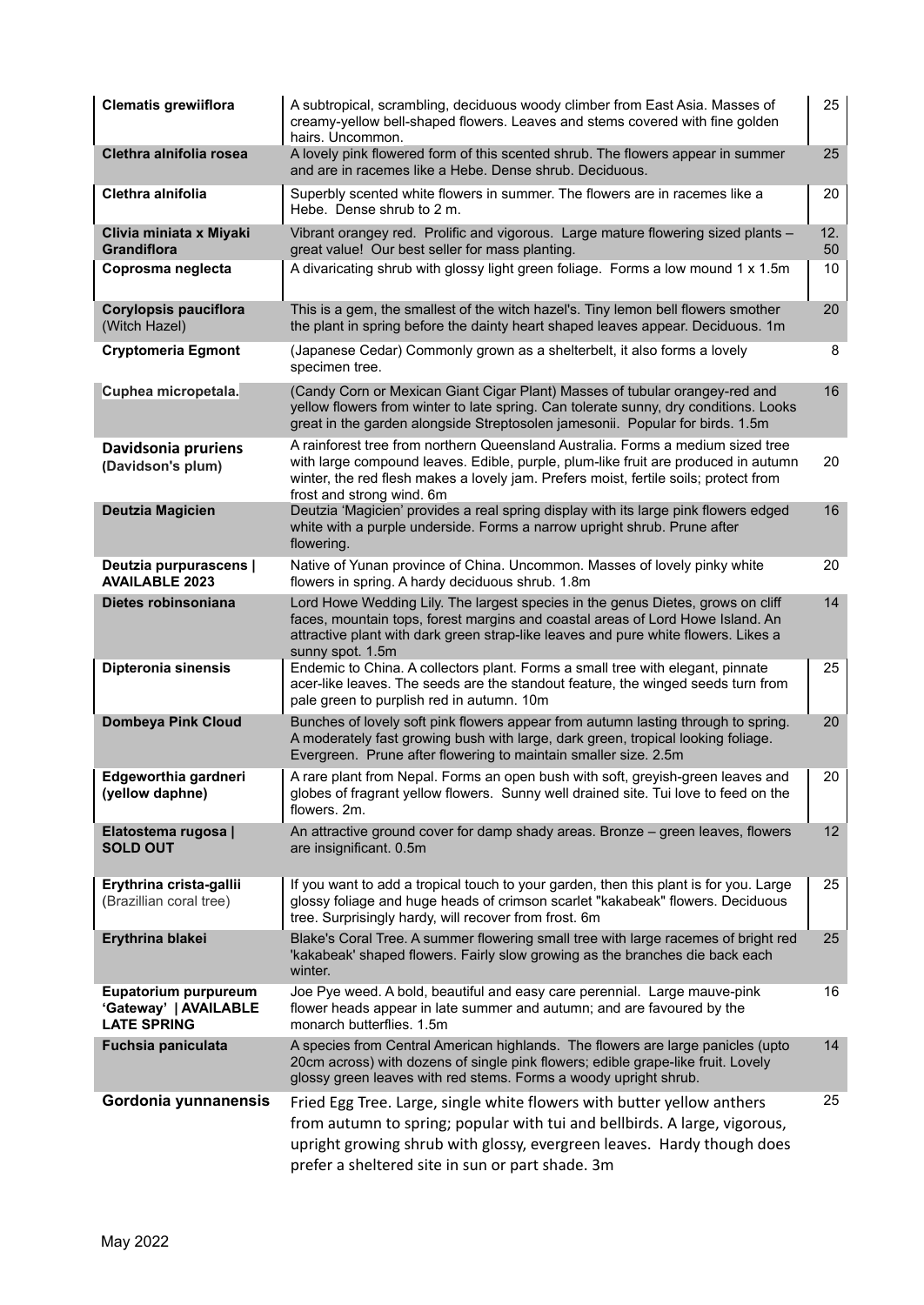| <b>Hibicus mutabilis (Cotton</b><br>Rose)                 | This is a beauty we found flowering in a garden in late summer in Waihi.<br>The Cotton Rose has quite large semi-double white flowers which gradually turn<br>pale pink before aging dark pink. All present on the tree at one time. A good food<br>source for bees. The large grass-green, maple shaped leaves are soft in texture,<br>turn butter yellow in autumn; deciduous. A stunning, upright small tree for mild<br>climates or multi-leadered shrub in cooler places. Prune to maintain shrub form. | 20              |
|-----------------------------------------------------------|--------------------------------------------------------------------------------------------------------------------------------------------------------------------------------------------------------------------------------------------------------------------------------------------------------------------------------------------------------------------------------------------------------------------------------------------------------------------------------------------------------------|-----------------|
| <b>Hosta Blue Mammoth</b>                                 | This one makes a statement forming a giant mound with its large chalky-blue<br>leaves. The lily-like white flowers appear through summer. Prefers a shady<br>location, 1m.                                                                                                                                                                                                                                                                                                                                   | 12              |
| <b>Hosta Colour Glory</b>                                 | Large golden leaves with a green-blue edge and white flowers. Prefers partial<br>shade, 60cm                                                                                                                                                                                                                                                                                                                                                                                                                 | 12 <sup>°</sup> |
| <b>Hosta Dew Drop</b>                                     | A miniature hosta. This one forms a tidy, compact plant ideal for an edging or to<br>grow in a pot. Mid green leaves with a fine white margin and small lavender<br>flowers, 15cm                                                                                                                                                                                                                                                                                                                            | 12 <sup>2</sup> |
| Hosta Fragrant Blue  <br><b>AVAILABLE SUMMER</b>          | One of the best blue hosta's; it produces new leaves through the season helping it<br>to maintain a chalky blue colour. Best planted in shade to maintain blue colour.<br>Pale lavender flowers are barely fragrant. 0.5m                                                                                                                                                                                                                                                                                    | 12              |
| <b>Hosta Great Expectations</b>                           | Large variegated leaves with a buttery yellow centre aging to creamy white,<br>contrasting with a blue / green edge. White flowers. Reasonably slug resistant.                                                                                                                                                                                                                                                                                                                                               | 12 <sup>2</sup> |
| <b>Hosta Kiwi Skyscraper</b>                              | A large growing hosta with handsome blue/green foliage. Forms a mound up to<br>1m tall. Prefers a shady location.                                                                                                                                                                                                                                                                                                                                                                                            | 12              |
| <b>Hosta Minke</b>                                        | This one is a giant with a subtle variegation. The upright blue-green leaves have a<br>fine yellow-cream margin and can reach a height of +/- 1m. Pale lavender flowers<br>in summer. 1m                                                                                                                                                                                                                                                                                                                     | 12 <sup>2</sup> |
| Hosta plantaginea<br>grandiflora                          | Glossy spring green leaves with very showy, large, scented white flowers in<br>summer, 60cm                                                                                                                                                                                                                                                                                                                                                                                                                  | 12              |
| <b>Hosta Stained Glass</b>                                | A stunning variegated variety. The golden leaves, with a dark green edge, have<br>prominent veins giving the leaves a 'stained glass' effect. Fragrant pale lavender<br>flowers appear in late summer. Adequate moisture needed if planted in full sun to<br>avoid burning. 40cm                                                                                                                                                                                                                             | 12 <sup>2</sup> |
| <b>Hosta Sum &amp; Substance</b>                          | This hosta makes a statement. Large glossy, chartreuse green foliage, pale<br>beneath, reaching upto 1m in height and width. Pale lavender to almost white<br>flowers in summer. Hardy, prefers semi-shade. 1m                                                                                                                                                                                                                                                                                               | 12 <sup>°</sup> |
| Ilex kingiana                                             | Species from Himalaya's and China. Forms a medium sized tree with large oblong<br>shaped, glossy leaves, lightly toothed. Shade tolerant, better suited to cooler<br>climates.                                                                                                                                                                                                                                                                                                                               | 30              |
| Illicium anisatum<br><b>AVAILABLE SPRING</b>              | False anise. A slow growing, small, evergreen shrub with glossy leaves which<br>when crushed emit a spicey, peppery fragrance. Small, creamy white flowers<br>appear in mid-winter, and look lovely in a vase. Sun or shade. 1.5m                                                                                                                                                                                                                                                                            | 25              |
| <b>Illicium anisatum</b><br>prostratum   SOLD OUT         | False anise. A groundcover form of Illicium anisatum. Glossy evergreen leaves<br>which when crushed emit a spicey, peppery fragrance. Small, creamy white<br>flowers appear in mid-winter. Sun or shade. Groundcover.                                                                                                                                                                                                                                                                                        | 20              |
| Illicium floridanum  <br><b>AVAILABLE 2023</b>            | Purple anise. An upright, evergreen shrub with aromatic foliage. The smooth,<br>glossy dark green leaves smell like anise when crushed. Rich red-wine coloured<br>flowers appear in spring, with a heady port-like fragrance. Prefers a shady location<br>with cool moist soil. 2m                                                                                                                                                                                                                           | 25              |
| <b>Isoplexis canariensis  </b><br><b>AVAILABLE SUMMER</b> | A rare, endangered plant from the Canary Islands off the coast of Morocco. An<br>evergreen, upright shrub with glossy green leaves. Bright orange-red foxglove<br>flowers appear in early spring, continuing through to autumn. Popular food source<br>of Bellbirds. It is a cool-climate plant, full sun or light shade. Prune after flowering.<br>1.2m                                                                                                                                                     | 18              |
| <b>Isoplexis sceptrum</b>                                 | Giant Madeira Foxglove. A stunning rare plant. Taller and more robust than the<br>Canary Is. Foxglove, with broader, darker green leaves and larger dark orange<br>foxglove flowers. Will form a tall woody shrub. 1.5m                                                                                                                                                                                                                                                                                      | 25              |
| Itea illicifolia                                          | Hollyleaf sweetspire. Long racemes (upto 30cm) of creamy sweet honey smelling<br>flowers. Glossy rich green holly-like leaves. 3m                                                                                                                                                                                                                                                                                                                                                                            | 20              |
| Jovellana sinclairii  <br><b>SOLD OUT</b>                 | A very pretty native, herbaceous plant. Trusses of delicate looking pale lilac /<br>white bell-shaped (Calceolaria like) flowers and pale green leaves. Perfect for a<br>damp shady dell. 60cm                                                                                                                                                                                                                                                                                                               | 12              |
| Justicia aurea                                            | A native shrub from Brazil. The big bright yellow flowers are great for brightening<br>up a shady corner in winter. Prefers light shade. Evergreen and easy care.<br>Flowers attract birds. 2m                                                                                                                                                                                                                                                                                                               | 16              |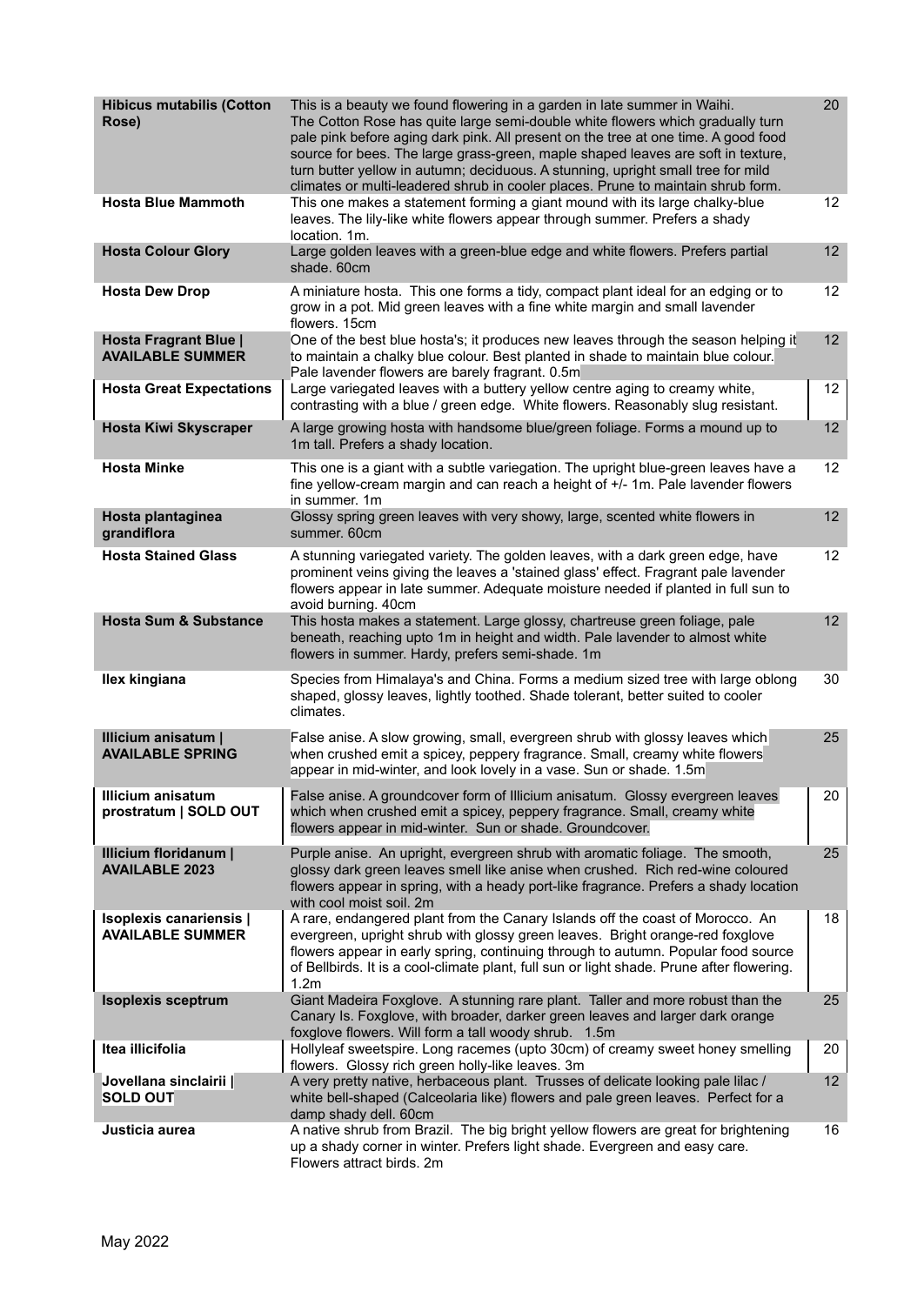| Justicia carnea alba  <br><b>AVAILABLE SUMMER</b>               | The white candelabra like flowers looking stunning against the dark green glossy<br>leaves. Tropical looking. Requires shade and shelter. It is not as robust or cold<br>tolerant as other types.                                                                                                                                       | 20 |
|-----------------------------------------------------------------|-----------------------------------------------------------------------------------------------------------------------------------------------------------------------------------------------------------------------------------------------------------------------------------------------------------------------------------------|----|
| Justicia pauciflora 'Fire<br><b>Flies'</b>                      | Masses of nodding red flowers with yellow tips throughout the winter. Great for the<br>birds. 60cm                                                                                                                                                                                                                                      | 16 |
| <b>Leonotis leonurus 'Lion</b><br>King'                         | Lion's Tail. An erect, clump forming evergreen shrub from southern Africa. The<br>bush is covered with whorls of bright orange, tubular flowers from spring through<br>to autumn. Likes a well drained soil, with full sun.                                                                                                             | 14 |
| Lomatia ferruginea  <br><b>SOLD OUT</b>                         | A handsome evergreen shrub or small tree from Chile. The dark green fern-like<br>leaves with red brown velvet stems are popular for floral work. It is a coastal<br>species in its natural habitat, can tolerate short dry periods, and light frosts.<br>Lomatia is a member of the Proteaceae family and does not like phosphorus. 10m | 30 |
| Lonicera x<br>purpusii 'Winter Beauty'                          | Clusters of creamy white flowers smother this bush through winter providing the<br>most wonderful fragrance. Best planted somewhere you regularly pass to enjoy its<br>scent. It grows as a deciduous, rounded bush, and is easily managed unlike its<br>cousin the Himalayan honeysuckle (climber).                                    | 20 |
| Lonicera hildebrandiana  <br><b>SOLD OUT</b>                    | Giant honeysuckle. Worth having for the name alone. An evergreen climber for a<br>hot spot with very large scented apricot flowers. Rare.                                                                                                                                                                                               | 20 |
| <b>Miscanthus variegatus</b>                                    | A stunning ornamental deciduous grass, with long arching green and white leaves.<br>Flowers appear in late summer / autumn, as feathery plumes. A larger growing<br>form than the M. Morning Light with broader leaf blades. Can be cut back through<br>summer to maintain size and form. 1.8m                                          | 14 |
| <b>Miscanthus sinensis</b><br><b>Morning Light</b>              | A graceful ornamental grass. The slightly variegated, fine textured leaves sway<br>gently with the breeze, softening the landscape. Tidy upright, rounded form. Tiny<br>crimson red flowers appear in late summer. Drought tolerant 1.5m                                                                                                | 14 |
| Neolitsea sericea                                               | A small, evergreen, laurel tree from Japan, Korea and China. The new growth in<br>spring is very attractive with shiny tomentum. The leaves contain essential oils that<br>have been used in soap and candle making. 6m                                                                                                                 | 25 |
| Oreopanax capitatus                                             | A small growing, tropical, evergreen tree from Central America. Related to the NZ<br>Pseudopanax, with glossy green leaves similar to the five-finger. Attractive to<br>bees, butterflies and insects. Frost tender. 5m                                                                                                                 | 25 |
| <b>Osmanthus x fortunei</b>                                     | A dense holly like shrub with a truly fantastic fragrance from the small white<br>flowers. Autumn flowering. 2m                                                                                                                                                                                                                         | 20 |
| Osmanthus fragrans  <br><b>WAITING LIST</b>                     | This upright shrub/small tree is revered in China and Japan for the heavenly<br>scented flowers. Not as hardy as the other Osmanthus, so choose a warm sunny<br>site. Evergreen, 5m.                                                                                                                                                    | 30 |
| Osmanthus fragrans var.<br>aurantiacus   WAITING<br><b>LIST</b> | A rare orange flowered form of the temple Osmanthus. This upright shrub/small<br>tree is revered in China and Japan for the heavenly scented flowers. Not as hardy<br>as the other Osmanthus, so choose a warm sunny site. Evergreen. 3m                                                                                                | 40 |
| <b>Philadelphus Belle Etoile</b>                                | Abundant single white flowers with a purple blush in the centre. Produces a<br>gorgeous sweet fragrance which wafts through the garden from early to<br>mid-summer. 1.5m                                                                                                                                                                | 20 |
| <b>Philadelphus mexicanus</b>                                   | Mexican Orange Blossom. An evergreen, climbing philadelphus! The creamy<br>coloured flowers hang down and are lightly scented.                                                                                                                                                                                                          | 20 |
| Ptisana salicina (King<br>fern)                                 | The impressive native King fern. With its bold glossy green fronds, and grand<br>stature, it makes a real statement in the garden. 3m                                                                                                                                                                                                   | 20 |
| Rhododendron vireya                                             | Require frost free position with good drainage. Sun or semi-shade, do not let them<br>dry out. Flower intermittently throughout the year. Remove spent flowers to<br>maintain compact plant and promote flowering.                                                                                                                      |    |
| Rhododendron vireya<br><b>Flash Harry</b>                       | Bright cherry-pink flowers with a pale yellow throat. Prolific flowering. Compact<br>growth.                                                                                                                                                                                                                                            | 18 |
| Rhododendron vireya<br><b>Golden Charm</b>                      | A Jury Hybrid. Masses of golden apricot-orange flower trusses, with red stems and<br>tropical looking dark glossy leaves. A compact, vigorous vireya.                                                                                                                                                                                   | 18 |
| Rhododendron vireya<br><b>Haloed Gold</b>                       | Lovely, bright, butter yellow flowers on a tall upright growing bush. Flowers<br>multiple times through year. 2 m                                                                                                                                                                                                                       | 18 |
| Rhododendron vireya<br><b>Jiminy Cricket</b>                    | A cultivar originating from a cross by Os Blumhardt, named by the Jury's. Single<br>salmon-red coloured flowers stand upright above the dense, compact plants.<br>Small, pointed leaves. A hardy, tried and true variety, tolerating cooler, wetter<br>conditions than most. 60cm                                                       | 18 |
| Rhododendron vireya<br><b>Just Peachy</b>                       | Large, pale peachy-apricot flowers appear throughout the year. Tropical, glossy,<br>green leaves. Prefers morning sun or part shade. Larger growing plant. 1.8m                                                                                                                                                                         | 18 |
| Rhododendron vireya<br><b>Kisses</b>                            | Trusses of apple blossom pink flowers. Compact, upright form. 1.2m                                                                                                                                                                                                                                                                      | 18 |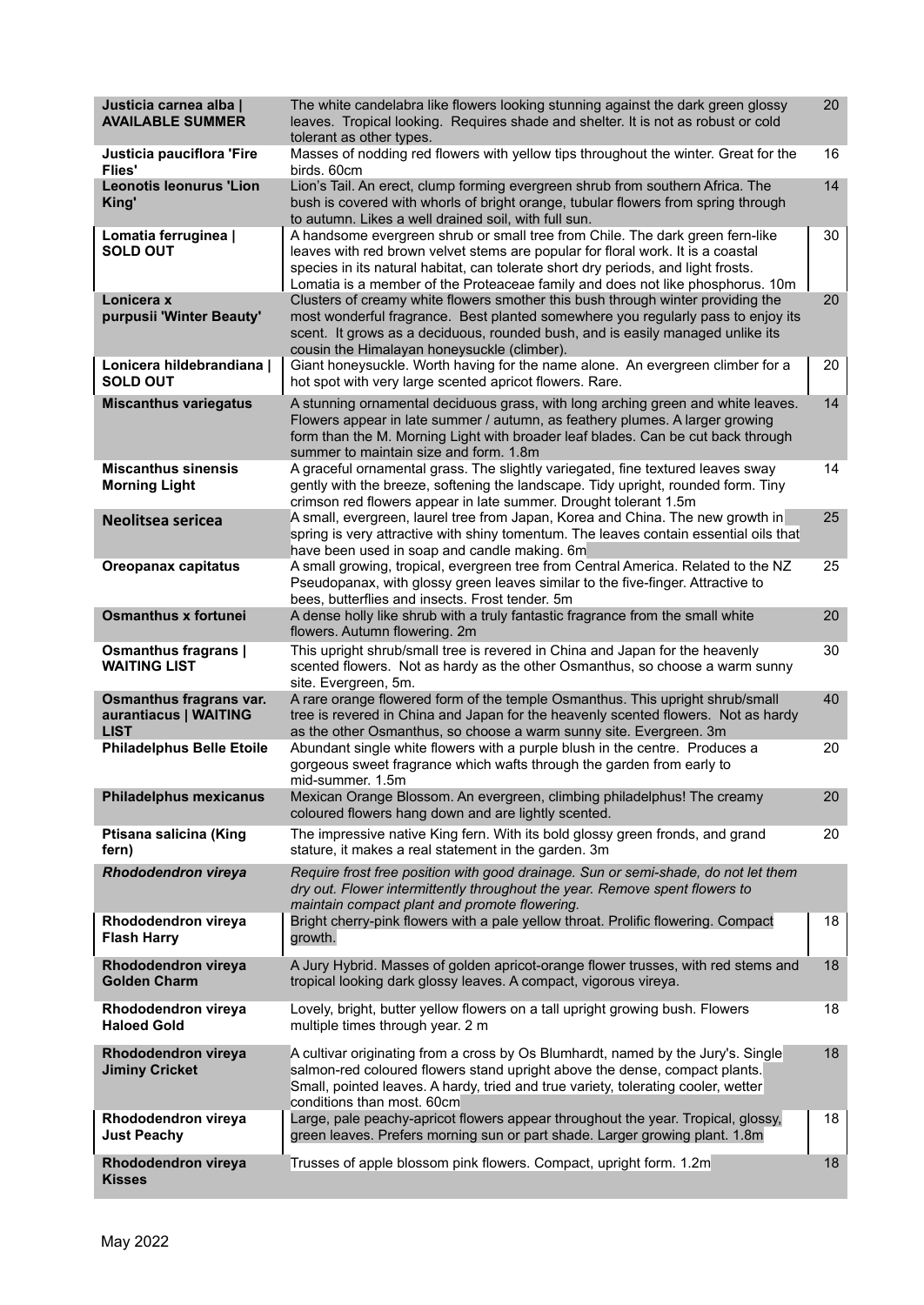| Rhododendron vireya<br><b>Little Devil</b>      | Dark red, trumpet shaped flowers above glossy, tropical looking foliage. A tidy<br>compact form. Great for a small courtyard, pot or garden border. 1.2m                                                                                                                                                                   | 18       |
|-------------------------------------------------|----------------------------------------------------------------------------------------------------------------------------------------------------------------------------------------------------------------------------------------------------------------------------------------------------------------------------|----------|
| Rhododendron vireya<br><b>Luna Flame</b>        | Masses of vibrant orange double flowers. Glossy tropical looking leaves. 1.5m                                                                                                                                                                                                                                              | 18       |
| Rhododendron vireya<br>Popcorn                  | Big trusses of small white tubular flowers. Lush green foliage on a compact bush.<br>1.5 <sub>m</sub>                                                                                                                                                                                                                      | 18       |
| Rhododendron vireya<br><b>Red Mountain</b>      | Masses of dark ruby red tubular flowers. A strong growing, hardy variety, forms a<br>compact bush. 1m                                                                                                                                                                                                                      | 18       |
| Rhododendron vireya<br><b>Scented Sun</b>       | The ruffled, buttercup yellow, scented flowers are stunning on this small bush.<br>1.2m                                                                                                                                                                                                                                    | 18       |
| Rhododendron vireya<br><b>Solar Flare</b>       | Rich pinky-purple, lightly scented trusses. Flowers 2 x year. Upright growth. 1.5m                                                                                                                                                                                                                                         | 18       |
| Rhododendron vireya<br><b>Sweet Wendy</b>       | Fragrant flowers of pale yellow with a soft pink flush. Compact plant 1.5m                                                                                                                                                                                                                                                 | 18       |
| Rhododendron vireya<br><b>Tropic Glow</b>       | Trusses of large orange flowers with a golden yellow throat. Glossy, leathery,<br>tropical looking foliage. 2m                                                                                                                                                                                                             | 18       |
| Rhododendron tuba  <br><b>SOLD OUT</b>          | A species rhododendron of the vireya type originating from the cooler mountainous<br>regions of Papua New Guinea. Profuse flowering with a cascade of fragrant pale<br>pink tubular flowers. A hardy plant with strong upright growth. 3m                                                                                  | 25       |
| Rhopalostylis sapida<br>(Nikau Palm)   SOLD OUT | NZ's only native palm tree. 10m                                                                                                                                                                                                                                                                                            | 15<br>25 |
| Rosa Roseraie de L'Hay  <br><b>SOLD OUT</b>     | One of the best rugosa roses. Rich scented wine-purple double flowers from<br>summer to autumn. A rugosa rose with a dense suckering habit and vigorous,<br>healthy growth.                                                                                                                                                | 20       |
| Ruellia macrantha                               | A wonderful winter flowering shrub; the large bright pink flowers first appear in<br>autumn and continue through until spring. A fast growing perennial with bright<br>green leaves and stout upright stems. Prune hard after flowering. Will grow in sun<br>or shade, frost sensitive, though can be grown in a pot. 1.5m | 16       |
| Salix magnifica   SOLD<br><b>OUT</b>            | Truly magnificent. The large bluish leaves look more like a Magnolia than a willow.<br>Long catkins up to 25cm in length appear in spring. Would look great beside water<br>or in a tropical garden. Hardy upright shrub, prefers some shelter.                                                                            | 18       |
| Stipa gigantea                                  | A striking evergreen, ornamental grass. Forms a clump of arching deep green<br>leaves from which a fountain of tall golden oat-like flower heads appear to gently<br>wave in the breeze. 2m                                                                                                                                | 14       |
| Streptosolen jamesonii<br>(Marmalade bush)      | The Marmalade bush provides a brilliant display all summer long. The small<br>trumpet shaped flowers are two toned - bright orange, with a deeper orange<br>coloured tip. A tough evergreen shrub for a hot dry sunny spot. A rare plant from<br>South America. 1.2m                                                       | 16       |
| <b>Strobilanthes gossypinus</b>                 | An outstanding foliage plant with silvery gold felted leaves. Light shade. 1m                                                                                                                                                                                                                                              | 16       |
| <b>Trachelium caeruleum</b>                     | Blue Throatwort. An upright, clump forming perennial with small, delicately<br>scented, violet-blue flowers. Long flowering season, popular with bees and<br>butterflies, great for picking. 0.9m                                                                                                                          | 10       |
| <b>Tree Lucerne</b>                             | Tree lucerne is a versatile, small, fast growing tree. It flowers during the winter and<br>is an important food source for birds and bees. It is a great 'nurse' crop, firewood,<br>stock food. Available in 5cm pot.                                                                                                      | 2.5      |
| Viburnum x burkwoodii<br>'Anne Russell'         | A must have plant, providing a welcome winter display. An abundance of pink<br>buds open to heavily fragrant white flowers in late winter. Deciduous, with lovely<br>autumn colours. 1.5m                                                                                                                                  | 16       |
| Viburnum x hillieri                             | Masses of fragrant creamy white flowers in early summer. An attractive medium<br>sized, semi-evergreen shrub with narrow bronze coloured leaves, ageing green<br>before turning vivid shades of plum red and bronze before falling. 3m                                                                                     | 20       |
| <b>Viburnum Newport</b>                         | One of the best viburnums. A compact, tidy shrub with masses of showy, white<br>snowball flowers in spring. Superb autumn colour with the leaves turning a rich<br>burgundy. 1.5m                                                                                                                                          | 16       |
| Viburnum Onondaga                               | A stunning deciduous Viburnum. Maroon coloured new leaves emerge in spring,<br>fading to green, turning red again in autumn. Spring flowering, a white lacecap<br>type with pink true flowers in the centre. Full sun or part shade. 1.8m                                                                                  | 20       |